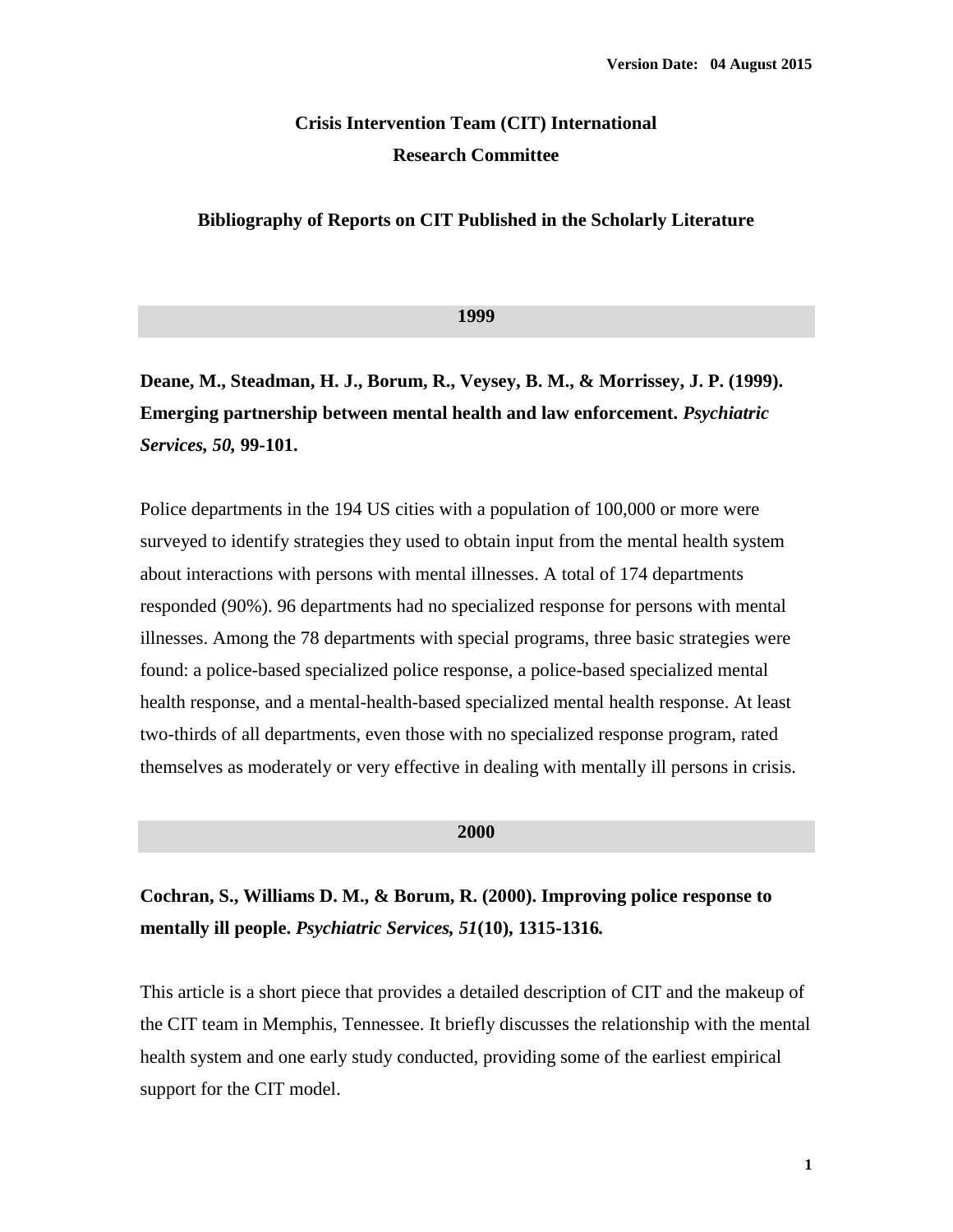**Dupont, R., & Cochran, S. (2000). Police response to mental health emergencies— Barriers to change.** *Journal of the American Academy of Psychiatry and the Law, 28,*  **338-344.** 

This article discusses the development, implementation, and evaluation of Crisis Intervention Team (CIT) programs. The CIT model originated in Memphis in 1998. It was developed in response to a crisis in which an individual with a history of mental illness and substance abuse was fatally shot while holding a knife. The CIT program focuses on the need for advanced training and specialization for patrol officers, immediacy of the crisis response, emphasis on officer and consumer safety, and proper referral for those in crisis. The authors note that, while the CIT model appears to be an effective intervention strategy, communities can have a difficult time implementing the program. Many of the requirements of a program seem basic in theory, but are often difficult to meet in practice.

**Steadman, H. J., Deane, M. W., Borum, R., & Morrissey, J. P. (2000). Comparing outcomes of major models of police responses to mental health emergencies.**  *Psychiatric Services, 51***, 645-649.** 

This study compared 3 models of police responses to incidents involving people thought to have mental illnesses to determine how often specialized professionals responded and how often they were able to resolve cases without arrest. Three study sites representing distinct approaches were examined: Birmingham, Alabama; and Knoxville and Memphis, Tennessee. At each site, records were examined for approximately 100 police dispatch calls for "emotionally disturbed persons" to examine the extent to which the specially trained professionals responded. Records were also examined for 100 incidents at each site that involved a specialized response. Results show differences across sites in the proportion of calls that resulted in a specialized response: 28% for Birmingham, 40% for Knoxville, and 95% for Memphis. All 3 programs had relatively low arrest rates when a specialized response was made. Birmingham's program was most likely to resolve an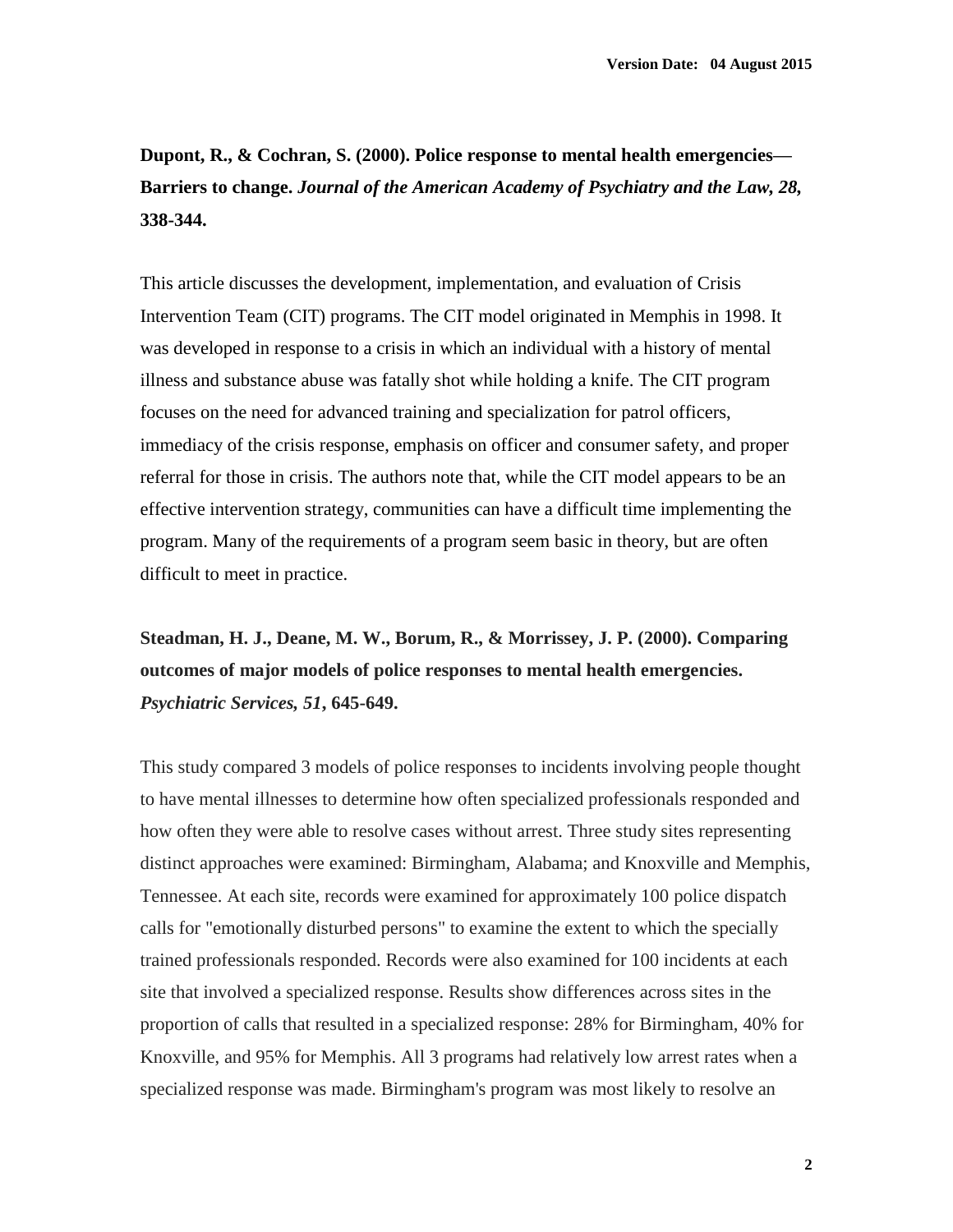incident on the scene, and Knoxville's program predominantly referred individuals to mental health specialists.

#### **2001**

**Lee-Griffin, P. A. (2001). The criminalization of individuals suffering from symptoms of mental illness: An exploratory study.** *Dissertation Abstracts International Section B: The Sciences and Engineering, 62***(1-B), 156.**

The purpose of this study was to explore the criminalization of individuals suffering from symptoms of mental illness. This study was designed to gather the following: (a) the knowledge and perceptions of experts in the field of mental health and jail diversion programs, (b) perceptions and experiences of police officers handling incidents involving people with symptoms of mental illness, and (c) the knowledge and perceptions of mental health consumers who have experienced an arrest, incarceration, and jail diversion services. Three data collection methods were used in this study: (a) a survey questionnaire mailed to experts in the field of mental health and jail diversion programs, (b) face-to-face individual interviews with mental health consumers, and (c) a focus group discussion with police officers. Five major themes emerged from all three participant groups: (a) the preferred use of both medication and therapy as treatment modalities, (b) the perceived value of jail diversion services, (c) the perceived value of Crisis Intervention Team (CIT) training of police officers, (d) the perceived necessity for the coordination of services for mental health treatment, and (e) the perceived need for additional available resources for mental health treatment. This study points to the need for further investigation into the criminalization of individuals suffering from symptoms of mental illness and the need for CIT training of police officers who are becoming the first line in handling mental health crises.

**Steadman, H. J., Stainbrook, K. A., Griffin, P., Draine, J., Dupont, R., & Horey, C. (2001). A specialized crisis response site as a core element of police-based diversion programs.** *Psychiatric Services, 52,* **219-222.**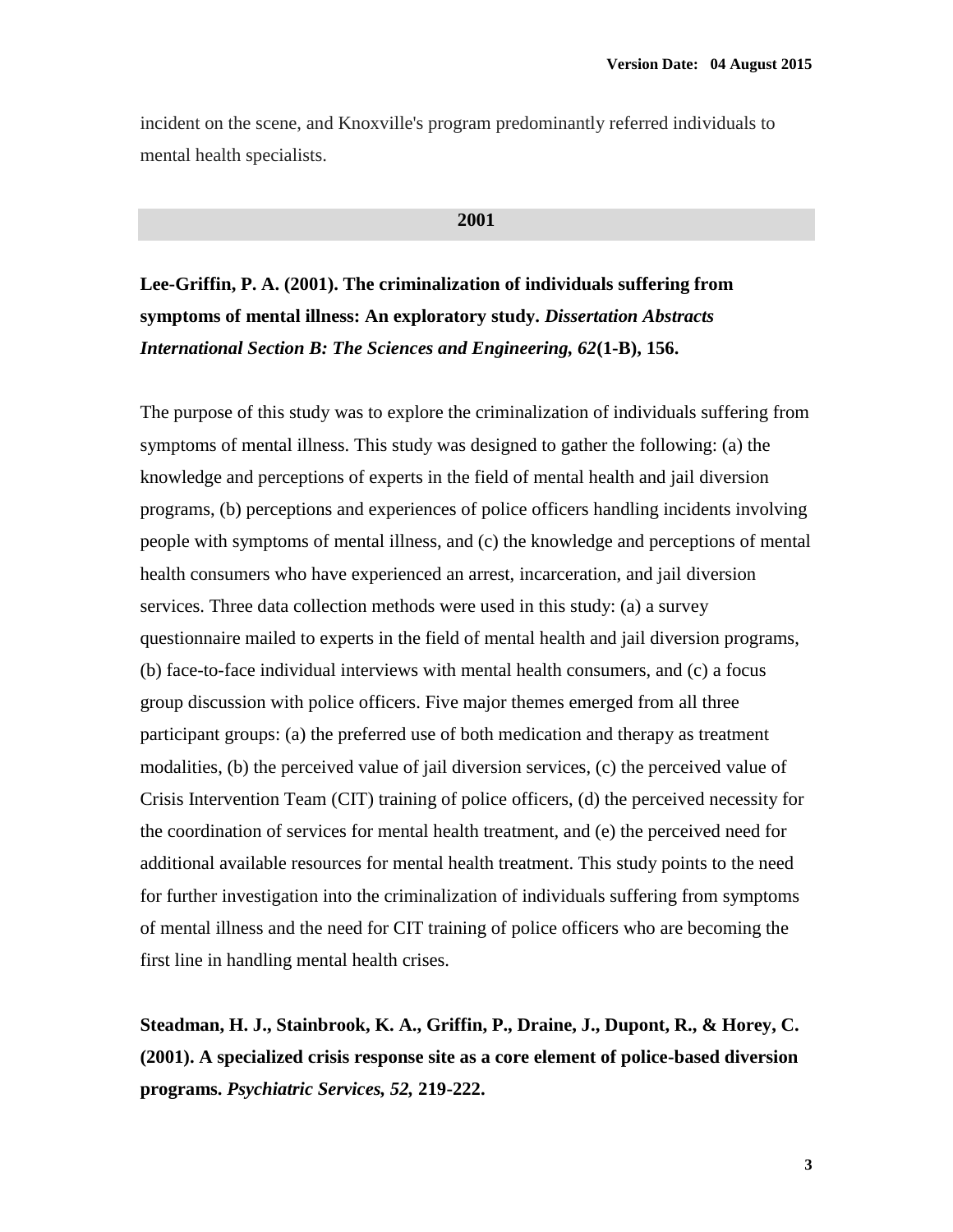Transporting an individual in psychiatric crisis to an emergency department is often frustrating for both law enforcement and mental health professionals. To facilitate collaboration between police and mental health professionals in crisis cases, some communities have developed pre-booking diversion programs that rely on specialized crisis response sites where police can drop off individuals in psychiatric crisis and return to their regular patrol duties. These programs identify detainees with mental disorders and work with diversion staff, community-based providers, and the courts to produce a mental health disposition in lieu of jail. This paper describes three of the diversion programs participating in the Substance Abuse and Mental Health Services Administration jail diversion knowledge development application initiative that demonstrate the importance of specialized crisis response sites. The article describes important principles in the operation of these programs: being a highly visible, single point of entry; having a no-refusal policy and streamlined intake for police cases; establishing legal foundations to detain certain individuals; ensuring innovative, intensive cross-training; and linking clients to community services.

#### **2005**

**Addy, C. (2005). An examination of the development of standardized training protocols for law enforcement Crisis Intervention Teams for the mental health consumer.** *Dissertation Abstracts International Section A: Humanities and Social Sciences, 65***(11-A), 4111.**

This study provides an overview of the development of the Memphis Crisis Intervention Team (CIT) program, evaluates the program based on the relevance of the training material in today's world, and assesses whether or not the program has contemporary validity. The research provides the established standards of five national law enforcement agencies and one state agency, as well as the current protocols used by 13 law enforcement agencies around the United States, as well as comments provided by some of the developers and trainers of the Memphis CIT program and eight current CIT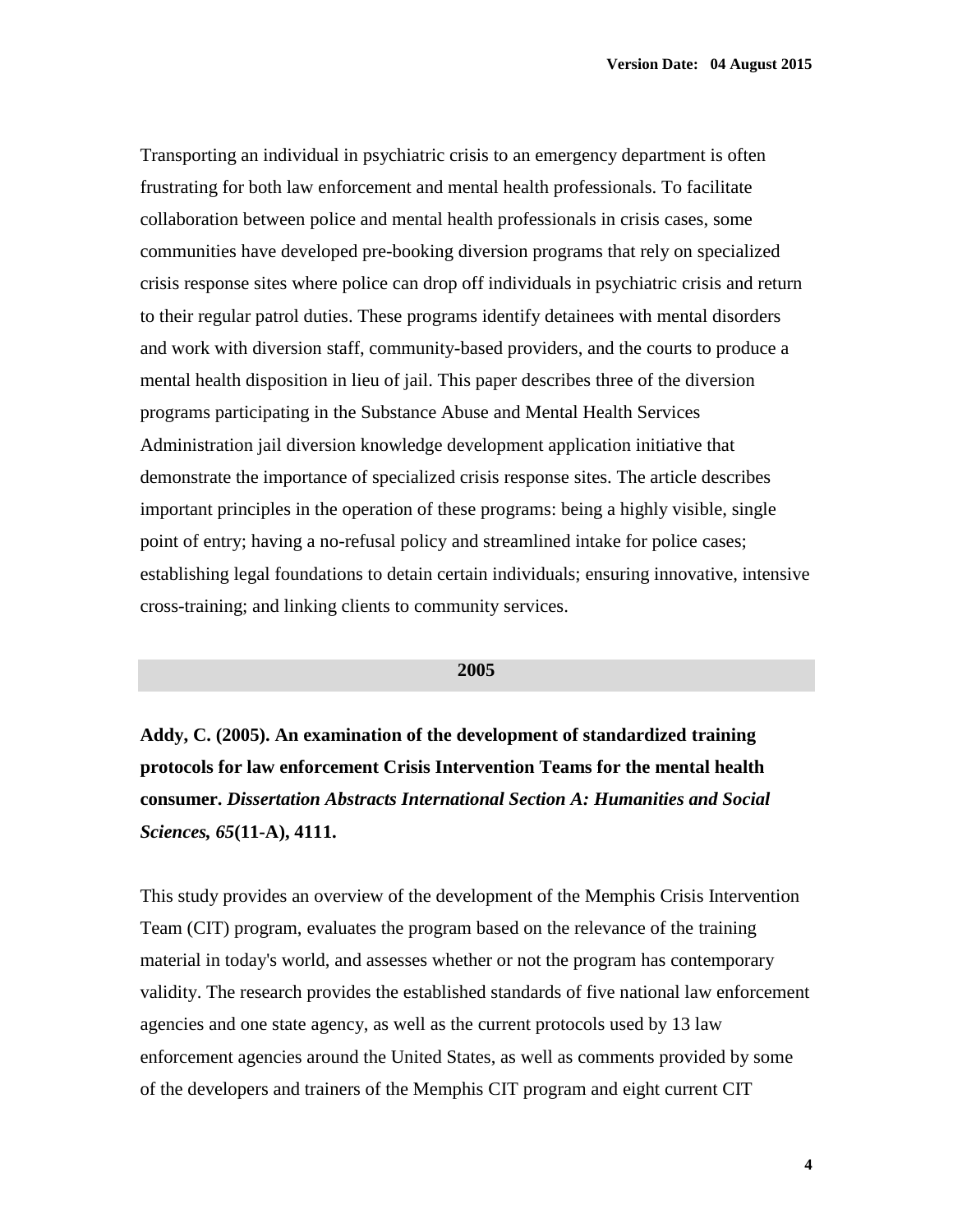officers from the eight precincts around the City of Memphis. Conclusions reached indicated that the Memphis program was found to lack contemporary validity. Subsequent recommendations were made to provide standardized training protocols in order to prepare the training program for accreditation with the Commission on Accreditation of Law Enforcement Agencies, which the Memphis Police Department is currently seeking.

**Strauss, G., Glenn, M., Reddi, P., Afaq, I., Podolskaya, A., Rybakova, T., Saeed, O., Shah, V., Singh, B., Skinner, A., & El-Mallakh, R. S. (2005). Psychiatric disposition of patients brought in by Crisis Intervention Team police officers.** *Community Mental Health Journal, 41***(2), 223-228.**

In an effort to determine the characteristics of the individuals brought to the emergency psychiatric service (EPS) by CIT officers, a comparative (CIT vs. mental inquest warrant [MIW, a citizen-initiated court order to bring someone for psychiatric evaluation because of concerns regarding dangerousness] vs. non-CIT/non-MIW), descriptive evaluation was performed. With the exception of a higher rate of schizophrenic subjects brought in by CIT (43.0% vs. 22.1%  $P = .002$ ), the demographics, diagnosis, and disposition of CITreferred subjects were not different in any way from non-CIT patients. Subjects referred on MIWs were more likely to be admitted to a psychiatric hospital than non-MIW patients (71.6% vs. 34.8%,  $P < .0001$ ), but CIT-referred hospitalization rates were not significantly different from hospitalization rates of self-referred subjects (20.7% vs. 33.3%). CIT officers appear to do a good job at identifying patients in need of psychiatric care.

**2006**

**Compton M. T., Esterberg M. L., McGee R., Kotwicki R. J., & Oliva J. R. (2006) Brief reports: Crisis intervention team training: Changes in knowledge, attitudes, and stigma related to schizophrenia.** *Psychiatric Services,* **57:1199–1202.**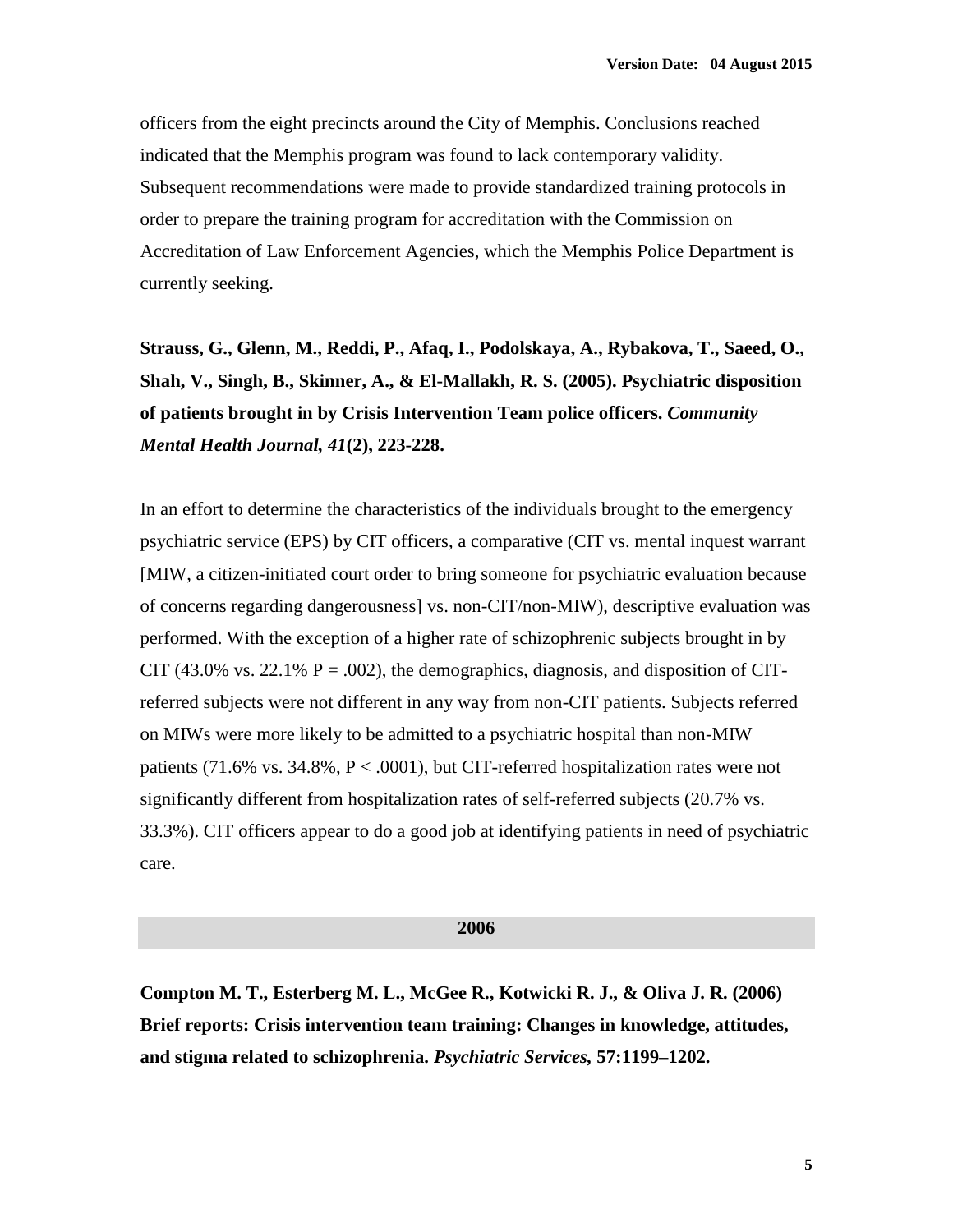In this pre-training / post-training survey involving 159 officers going through CIT trainings in the metropolitan Atlanta area, CIT training was found to lead to improved knowledge, better attitudes, and less social distance stigma pertaining to schizophrenia.

### **Compton M. T., & Kotwicki R. J. (Eds.). (2006).** *Responding to Individuals with Mental Illnesses***. Sudbury, Massachusetts: Jones and Bartlett Publishers.**

This book was written as a study guide and manual for CIT officers and other law enforcement and public safety officials, based partly on the Georgia CIT curriculum.

# **Teller, J. L. S., Munetz, M. R., Gil, K. G., & Ritter, C. (2006). Crisis Intervention Team training for police officers responding to mental disturbance calls.** *Psychiatric Services, 57,* **232-237.**

In recognition of the fact that police officers are often the first responders for individuals who are experiencing a mental illness crisis, police departments nationally are incorporating specialized training for officers in collaboration with local mental health systems. This study examined police dispatch data before and after implementation of a Crisis Intervention Team (CIT) program to assess the effect of the training on officers' disposition of calls. The authors analyzed police dispatch logs for two years before and four years after implementation of the CIT program in Akron, Ohio, to determine monthly average rates of mental disturbance calls compared with the overall rate of calls to the police, disposition of mental disturbance calls by time and training, and the effects of techniques on voluntariness of disposition. Since the training program was implemented, there has been an increase in the number and proportion of calls involving possible mental illness, an increased rate of transport by CIT-trained officers of persons experiencing mental illness crises to emergency treatment facilities, an increase in transport on a voluntary status, and no significant changes in the rate of arrests by time or training. The results of this study suggest that a CIT partnership between the police department, the mental health system, consumers of services, and their family members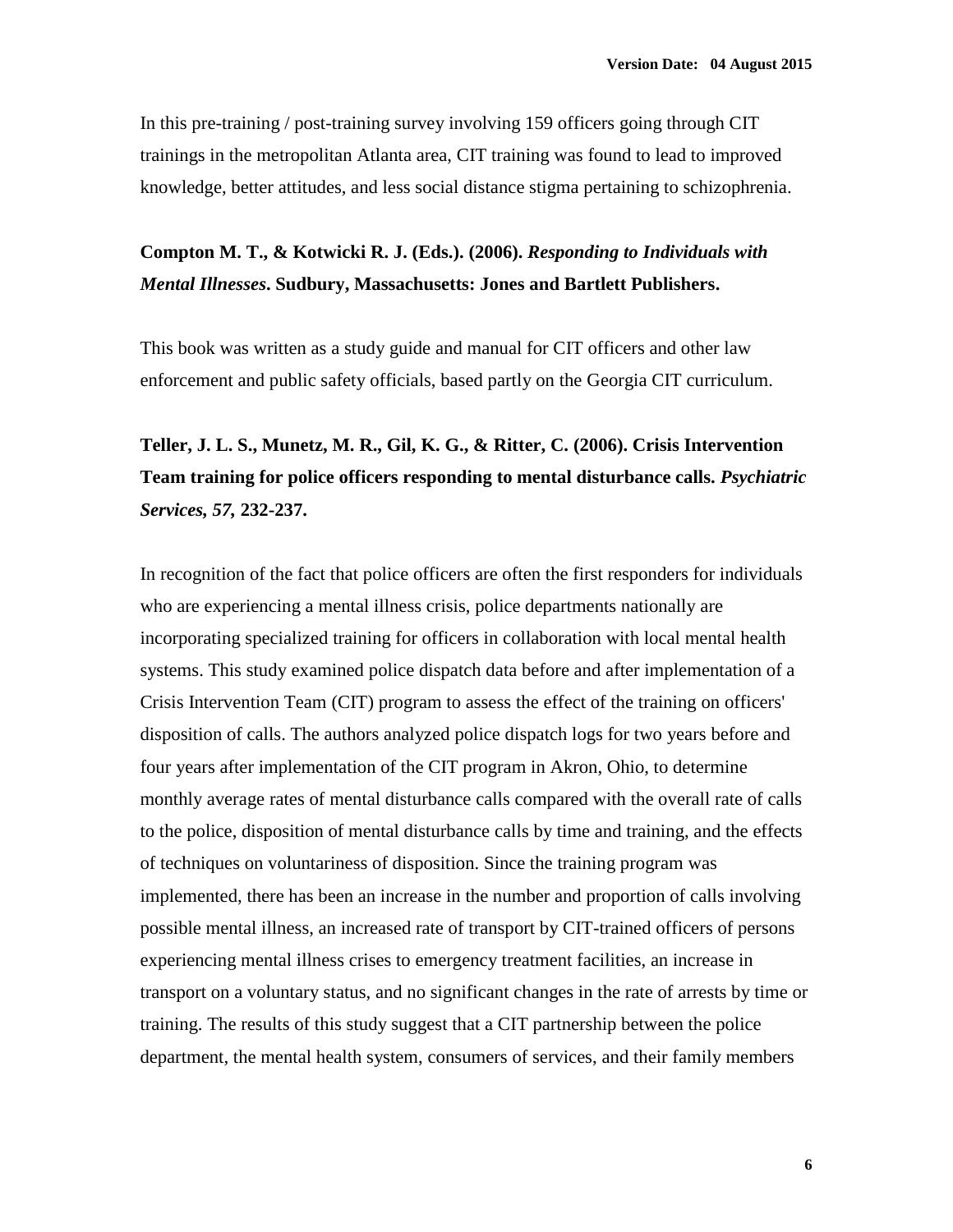can help in efforts to assist persons who are experiencing a mental illness crisis to gain access to the treatment system, where such individuals most often are best served.

#### **2008**

**Bahora M., Hanafi S., Chien V. H., & Compton M. T. (2008). Preliminary evidence of effects of Crisis Intervention Team training on self-efficacy and social distance.**  *Administration and Policy in Mental Health and Mental Health Services Research***, 35:159–167.** 

In this pre-training / post-training survey involving 58 officers before training and 40 officers after training, as well as a group of 34 non-CIT control officers, CIT training was shown to bring about better confidence in interacting with, and less social distance stigma related to, persons with schizophrenia, depression, alcohol abuse, and drug abuse, as depicted in brief vignettes. Pre-CIT officers did not differ from controls before entering training, indicating that the training, not selection bias, accounted for the differences.

**Compton M. T., Bahora M, Watson A. C., & Oliva, J. (2008). A comprehensive review of extant research on Crisis Intervention Team (CIT) programs.** *Journal of the American Academy of Psychiatry & the Law***, 36:47–55.** 

In this review article, an in-depth overview was given, summarizing all published research on CIT conducted to date.

**Compton M. T., & Chien, V. H. (2008). Factors related to knowledge retention after Crisis Intervention Team (CIT) training for police officers.** *Psychiatric Services***, 59:1049–1051.** 

In this online survey of 88 trained CIT officers, knowledge about mental illnesses was found to decrease slightly but significantly in the months following CIT training, though officers with more years of service as an officer had a lesser decline in knowledge scores.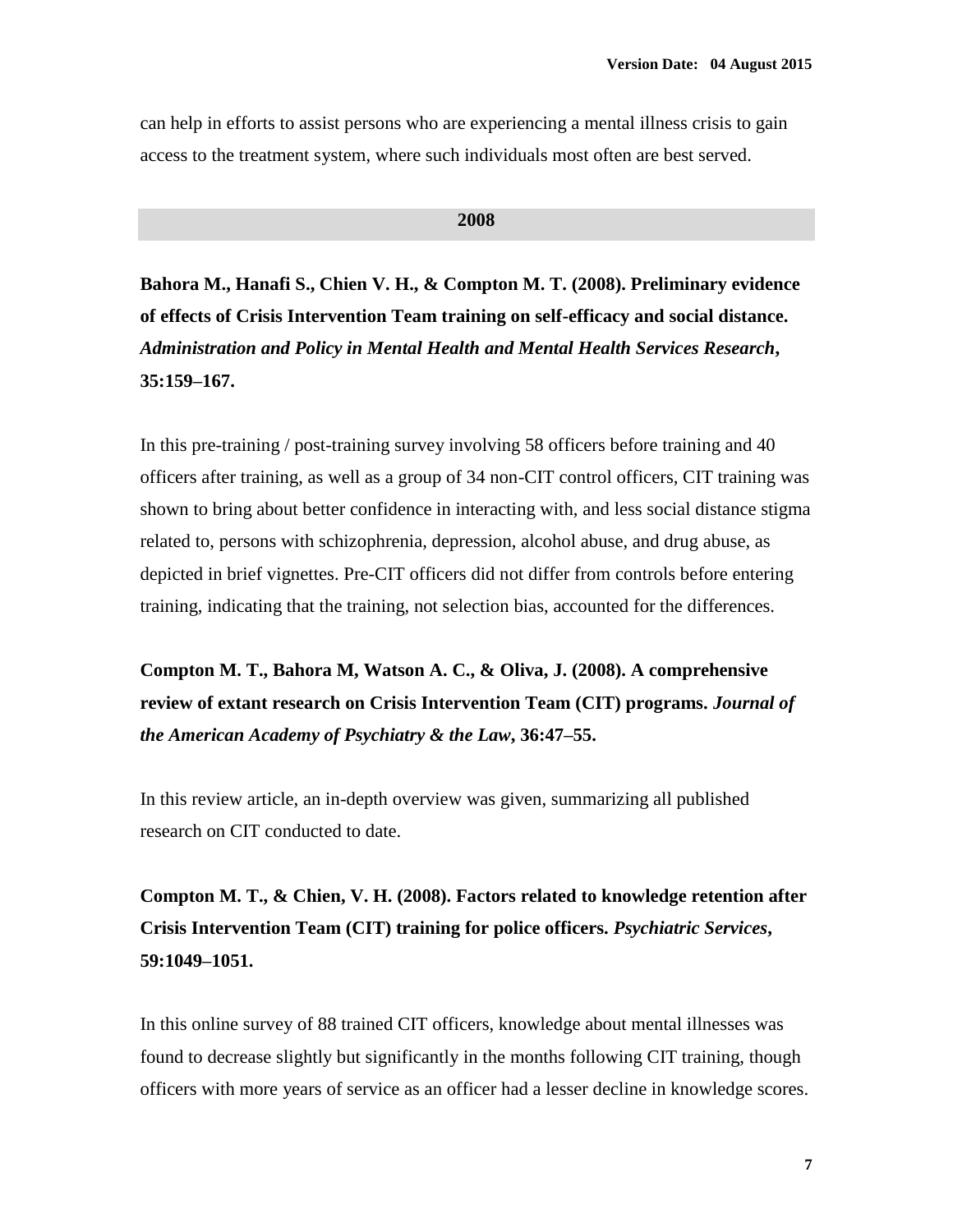The study suggested a need for continuing education for CIT officers, and that more experienced officers may be more appropriate for CIT, at least in terms of knowledge retention.

**Geller, J. L. (2008). Commentary: Is CIT today's lobotomy?** *Journal of the American Academy of Psychiatry and the Law, 36***(1), 56-58.**

This brief commentary discusses the issues surrounding CIT as it relates to current research findings and social influences.

**Hanafi S., Bahora M., Demir B. N., & Compton, M. T. (2008). Incorporating Crisis Intervention Team (CIT) knowledge and skills into the daily work of police officers: A focus group study.** *Community Mental Health Journal***, 44:427–432.** 

In this focus group study, officers' positive comments about CIT training and their use of CIT-related knowledge and skills during routine patrol interactions were reported.

**Oliva J. R., Compton M. T. (2008). A statewide Crisis Intervention Team (CIT) initiative: Evolution of the Georgia CIT program.** *Journal of the American Academy of Psychiatry & the Law***, 36:38–46.** 

This review article provided an-depth description of the development of Georgia CIT.

### **Skeem, J. & Bibeau, L. (2008). How does violence potential relate to Crisis Intervention Team responses to emergencies?** *Psychiatric Services, 59,* **201-204.**

This study explored whether a Crisis Intervention Team (CIT) program promotes public safety and diversion from jail to treatment. Police reports (N=655) were analyzed for CIT events that occurred between March 2003 and May 2005 to determine each subject's potential for violence to self or others. Some 45% of CIT events involved suicide crises, 26% involved a threat to others, and average violence potential ratings suggested minor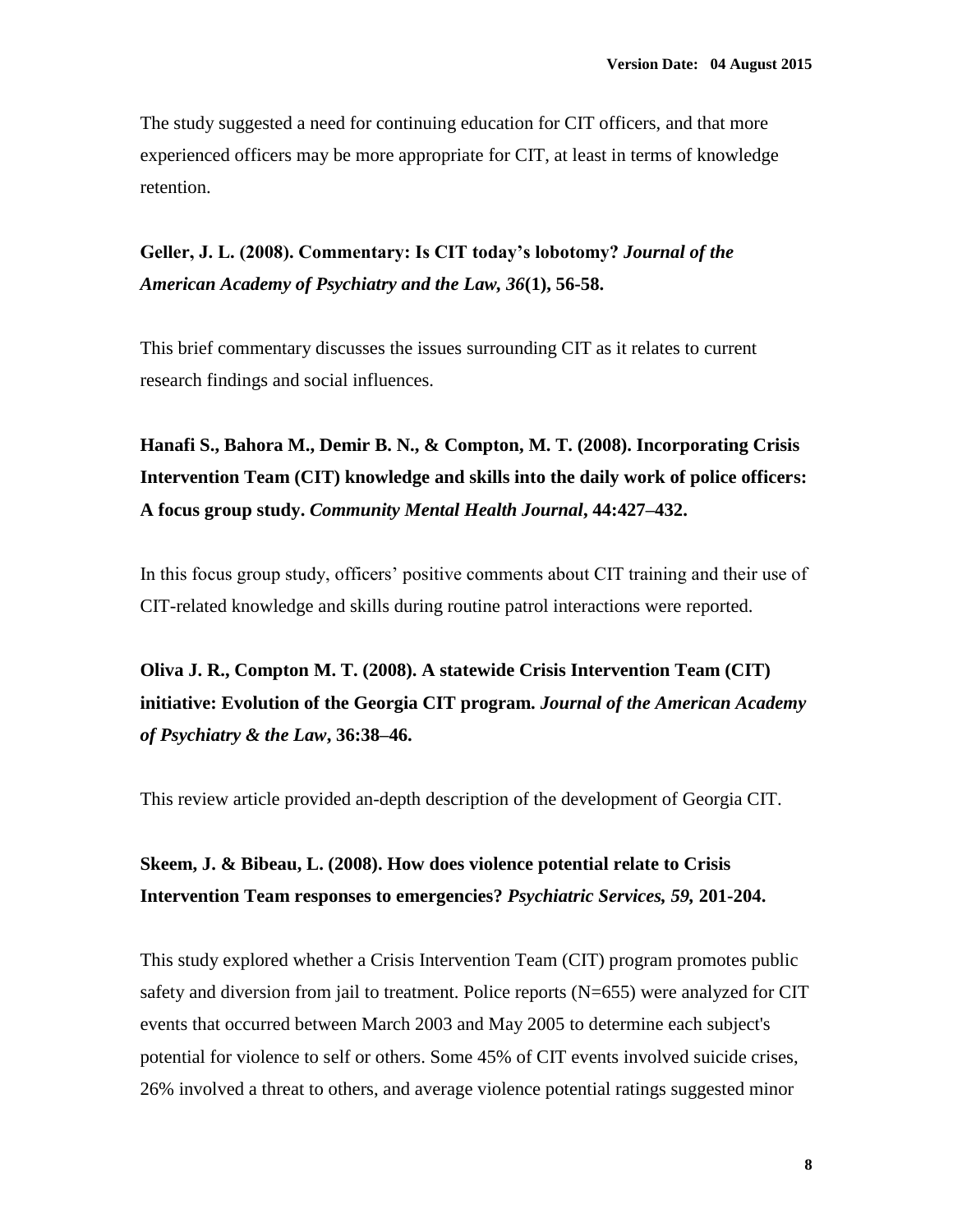to moderate risk. Officers' use of force related strongly to violence potential. Nevertheless, officers used force in only 15% of 189 events posing serious to extreme risk of violence and used low-lethality methods. Of events, 74% were resolved through hospitalization, whereas only 4% were resolved through arrest. Although the study lacked a comparison group, the results are consistent with some studies suggesting that CIT holds promise in meeting safety and jail diversion goals.

## **Watson, A. C., Schaefer M., Draine J., & Ottati, V. (2008). Improving police response to persons with mental illness: A multi-level conceptualization of CIT.**  *International Journal of Law and Psychiatry, 31,* **359-368.**

The large numbers of people with mental illness in jails and prisons has fueled policy concern in all domains of the justice system. This includes police practice, where initial decisions to involve persons in the justice system or divert them to mental health services are made. One approach to focus police response in these situations is the implementation of Crisis Intervention Teams (CIT). The CIT model is being implemented widely, with over 400 programs currently operating. While the limited evidence on CIT effectiveness is promising, research on CIT is limited in scope and conceptualization—much of it focusing on officer characteristics and training. In this paper, the authors review the literature on CIT and present a conceptual model of police response to persons with mental illness that accounts for officer, organizational, mental health system, and community level factors likely to influence implementation and effectiveness of CIT and other approaches. By moving our conceptualizations and research in this area to new levels of specificity, we may contribute more to effectiveness research on these interventions.

#### **2009**

**Compton, M. T., Demir, B., Oliva, J.R., & Boyce, T. (2009). Crisis Intervention Team training and Special Weapons and Tactics callouts in an urban police department.** *Psychiatric Services, 60,* **831-833.**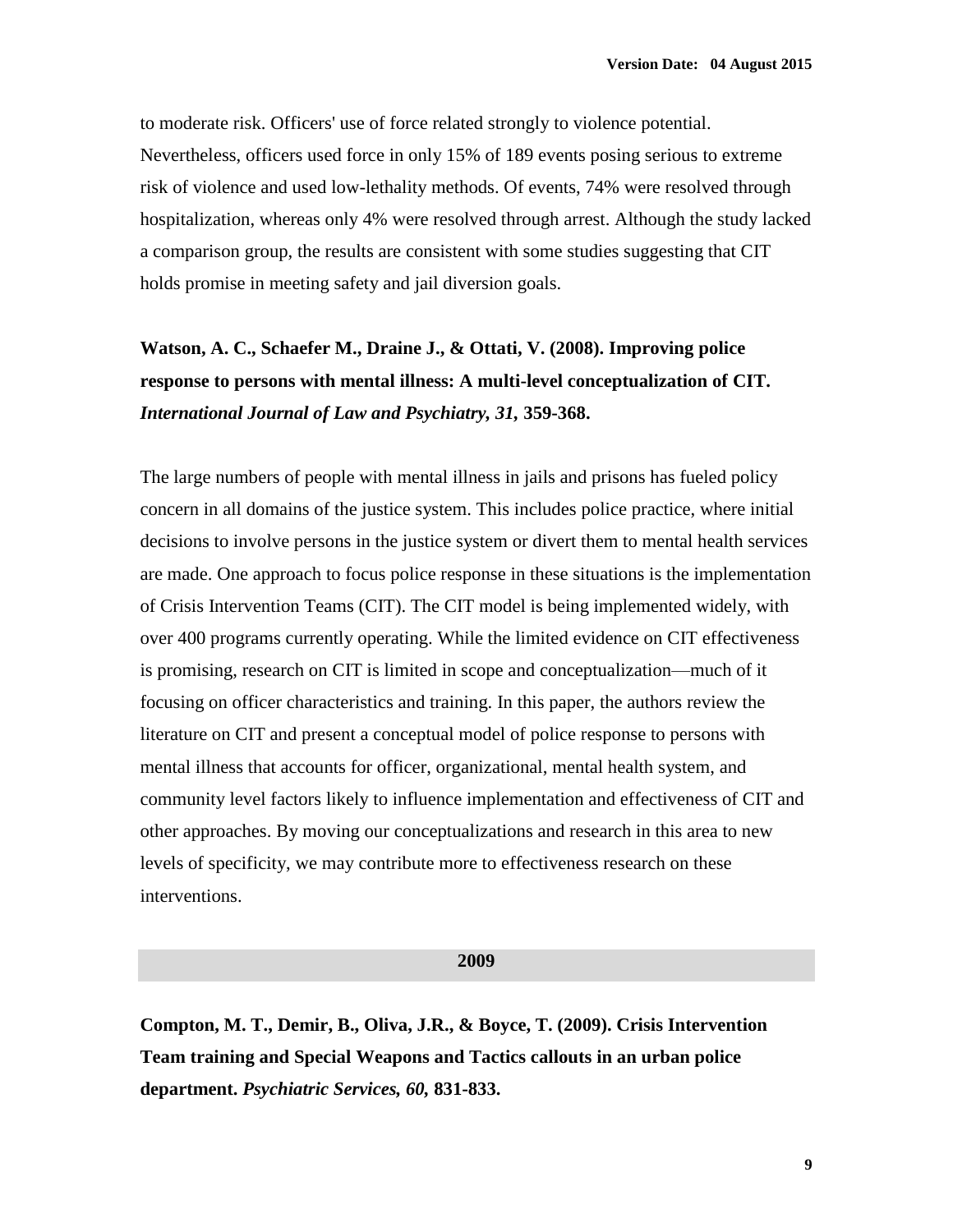This study tested a hypothesized inverse correlation between the number of Crisis Intervention Team (CIT) officers and the number of Special Weapons and Tactics (SWAT) callouts in an urban police department. Data on the number of accrued CITtrained officers were combined with administrative data on the number of SWAT callouts during 27 four-month intervals. Implementation of CIT training was not associated with a decrease in SWAT callouts. Although the CIT model may yield important benefits in other domains, this study found no evidence of declining SWAT utilization as the number of CIT-trained officers accrued. The absence of association is likely due to the relatively low prevalence of SWAT use and the very different nature of CIT versus SWAT responses.

# **Demir B., Broussard B., Goulding S. M., & Compton M. T. (2009). Beliefs about causes of schizophrenia among police officers before and after Crisis Intervention Team training.** *Community Mental Health Journal***, 45:385–392.**

In this article, using data from a pre-training / post-training survey of 159 officers, CIT training was found to change officers' beliefs about the causes of schizophrenia, so that their beliefs are better aligned with the accepted causes within the mental health profession.

### **Hails, J., & Borum, R. (2009). Police training and specialized approaches to respond to people with mental illness.** *Crime and Delinquency, 49,* **52-61.**

Eighty-four medium-sized and large law enforcement agencies reported the amount of training provided on mental-health-related issues and the use of specialized responses for calls involving people with mental illnesses. Departments varied widely in the amount of training provided on mental-health-related topics, with a median of 6.5 hours for basic recruits and 1 hour for in-service training. Approximately one third of the agencies (32%) had some specialized response for dealing with calls involving people with mental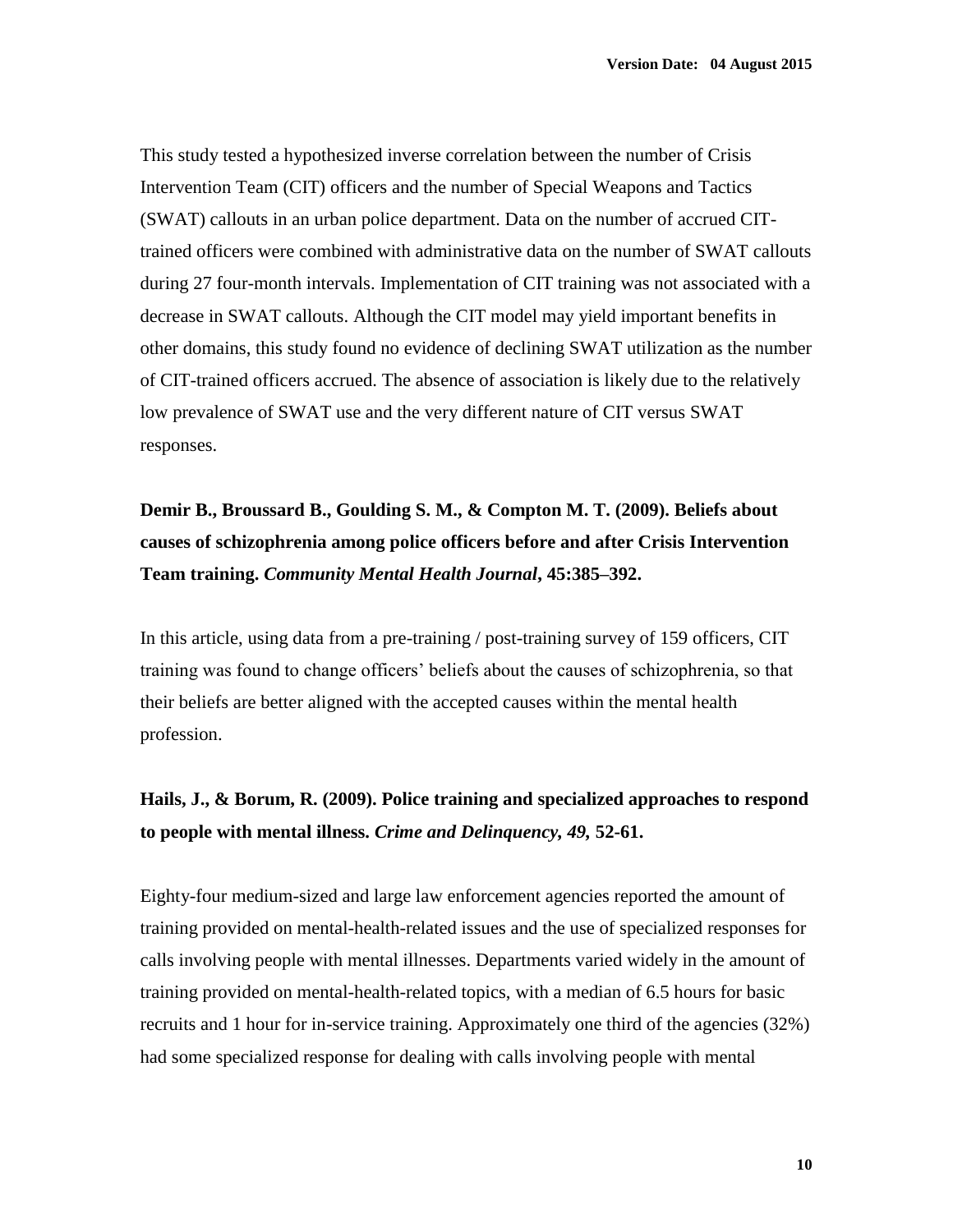illnesses. Twenty-one percent had a special unit or bureau within the department to assist in responding to these calls; 8% had access to a mental health mobile crisis team.

## **Watson, A. C., Ottati, V. C., Morabito, M., Draine, J., Kerr, A. N., & Angell, B. (2010). Outcomes of police contacts with persons with mental illness: the impact of CIT.** *Administration and Policy in Mental Health, 37(4):302–317.*

The Crisis Intervention Team (CIT) model is possibly the most well known and widely adopted model to improve police response to persons with mental illnesses. A primary goal of CIT programs is to divert individuals with mental illnesses from the criminal justice system to mental health services. In this paper we examine the effectiveness of fielding CIT-trained and supported officers for influencing call outcomes using data from patrol officers ( $n = 112$ ) in four Chicago Police districts. Results from regression analysis indicate that CIT-certified officers directed a greater proportion of persons with mental illnesses to mental health services than their Non-CIT-certified peers. CIT did not have an immediate effect on arrest. Moderator analysis indicated that CIT had its biggest effect on increasing direction to services and decreasing "contact only" among officers who have a positive view of mental health services and who know a person with a mental illness in their personal life. Additional moderators of the CIT effect on call outcomes included level of resistance and the presence of a weapon. Findings from this study have important implications for policy, practice, and future research.

### **2010**

**Broussard B., McGriff J. A., Demir Neubert, B. N., D'Orio B., & Compton, M. T. (2010). Characteristics of patients referred to psychiatric emergency services by Crisis Intervention Team police officers.** *Community Mental Health Journal* **46:579– 584.** 

This study was a chart review of 300 patients brought in to the Grady Memorial Hospital psychiatric emergency service in downtown Atlanta. CIT officers were found to bring in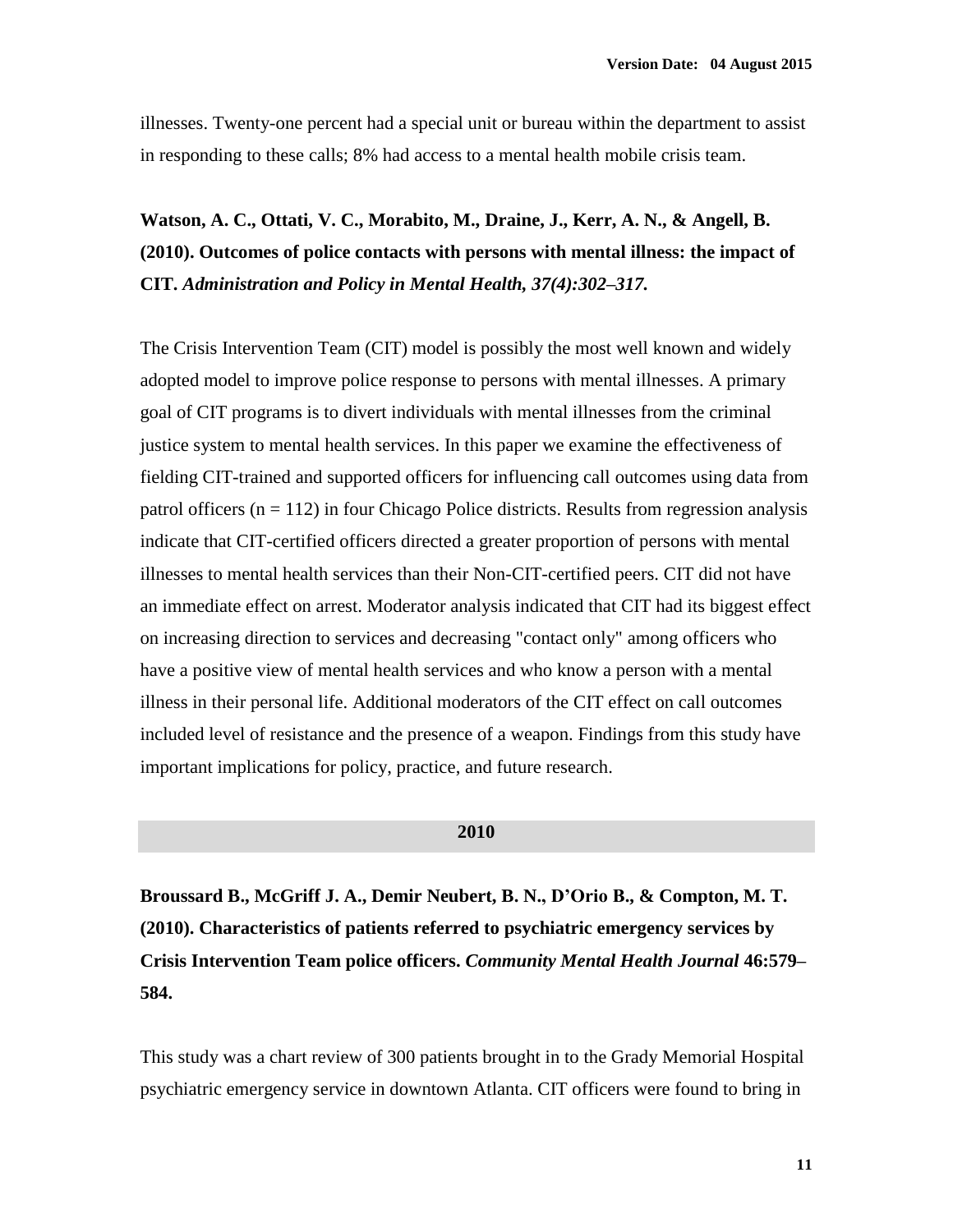appropriate types of patients, and such patients generally do not differ from those brought in by non-CIT officers or family members.

**Canada, K., Angell, B., & Watson, A. C. (2010). Crisis Intervention Teams in Chicago: Successes on the ground.** *Journal of Police Crisis Negotiations.* **10 (1-2) 86- 100.** 

In this article, the authors present findings from qualitative interviews with police officers regarding the implementation of Crisis Intervention Teams (CIT). Results indicate that police, irrespective of whether they received CIT training, perceive an array of benefits of CIT implementation in their district.

**Compton M.T., Broussard B., Hankerson-Dyson D., Krishan S., Stewart T., Oliva J. R., & Watson, A. C. (2010). System- and policy-level challenges to full implementation of the Crisis Intervention Team (CIT) model.** *Journal of Police Crisis Negotiations* **10:72–85.** 

This review article described a number of challenges that jurisdictions often face when implementing CIT.

**Doulas, A. V., & Lurigio, A. J. (2010). Youth Crisis Intervention Teams (CITs): A response to the fragmentation of the educational, mental health, and juvenile justice systems.** *Journal of Police Crisis Negotiations, 10***(1/2), 241-262.** 

This article discusses one of the newest, specialized law enforcement programs in the United States: Crisis Intervention Teams (CITs) for youths with mental illnesses. Adapted from adult CIT models, youth CITs are designed to divert and refer to services adolescents with suspected psychiatric disorders. The failure of the school, mental health, and juvenile justice systems to provide seriously distressed youths with coordinated and comprehensive assessment and treatment services has increased the likelihood that they will encounter the police and further penetrate the juvenile and adult criminal justice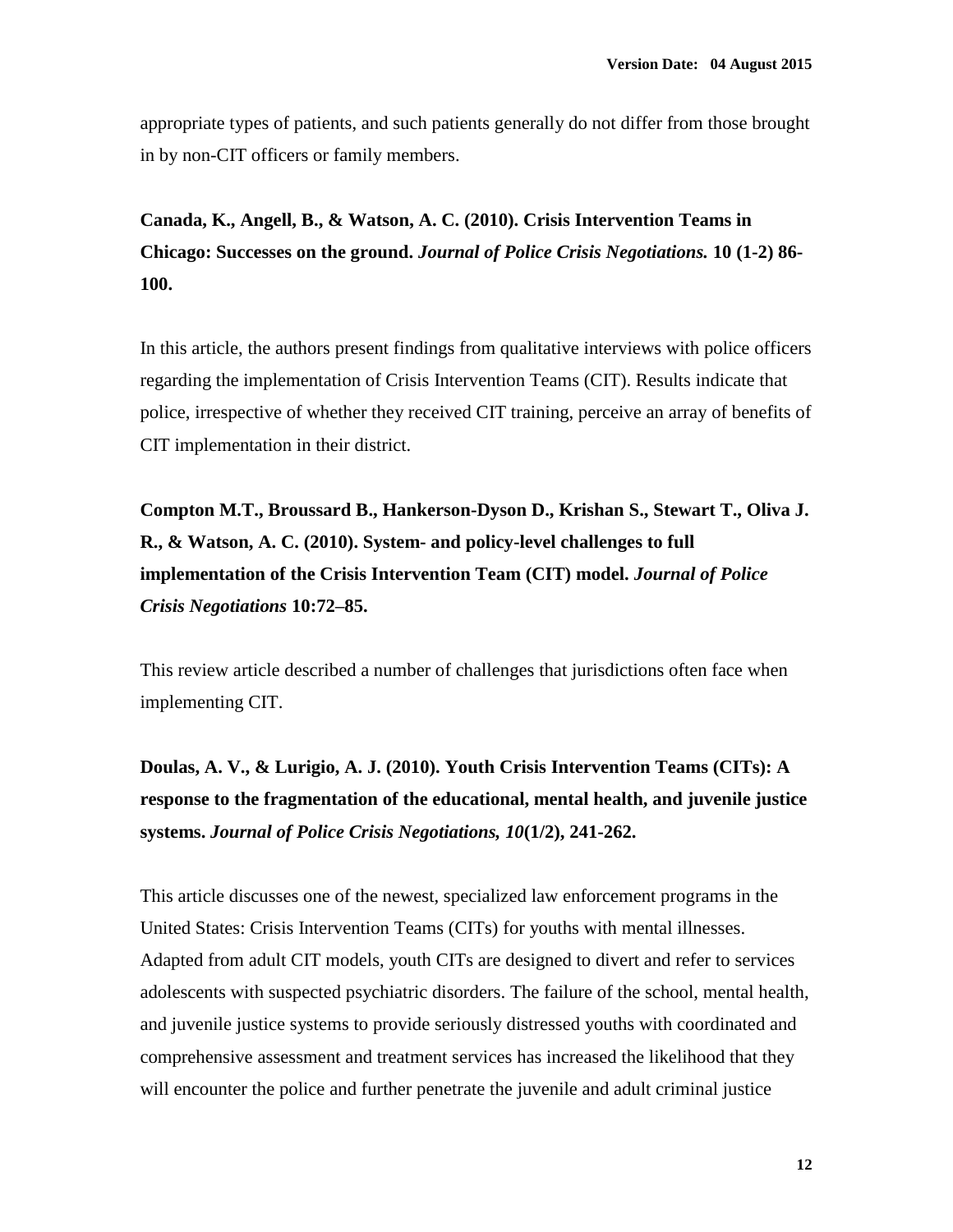systems. The authors provide an early look at three programs in diverse geographic areas: Denver, Chicago, and San Antonio. They conclude with observations regarding the need for such programs as well as the challenges that police departments are likely to face in the implementation and continuation of such initiatives.

**Kerr, A. N., Morabito, M. S. & Watson, A. C. (2010). Police encounters, mental illness and injury: An Exploratory study.** *Journal of Police Crisis Negotiations* **10 (1- 2) 116-132.**

This study explores injuries to people with mental illnesses and officers to determine the extent to which situational and individual factors predict injuries. Findings suggest that injuries during police calls involving persons with mental illness are infrequent and rarely require medical attention. Predictors of injuries in these calls are similar to those in police encounters with the general population.

## **McGriff J. A., Broussard B., Demir-Neubert B., Thompson N. J., & Compton M. T. (2010). Implementing a Crisis Intervention Team (CIT) police presence in a large international airport setting.** *Journal of Police Crisis Negotiations* **10:153–165.**

This focus group study presented officers' impressions about implementing a CIT presence at the Atlanta Hartsfield-Jackson International Airport.

**Oliva, J. R., Morgan, R., & Compton, M. T. (2010). A practical overview of deescalation skills in law enforcement: Helping individuals in crisis while reducing police liability and injury.** *Journal of Police Crisis Negotiations* **10:15–29.** 

In this review article, de-escalation skills, and how such skills are taught during the CIT training week, were described.

**Ritter, C., Teller, J. L. S., Munetz, M. R., & Bonfine, N. (2010). Crisis Intervention Team (CIT) training: Selection effects and long-term changes in perceptions of**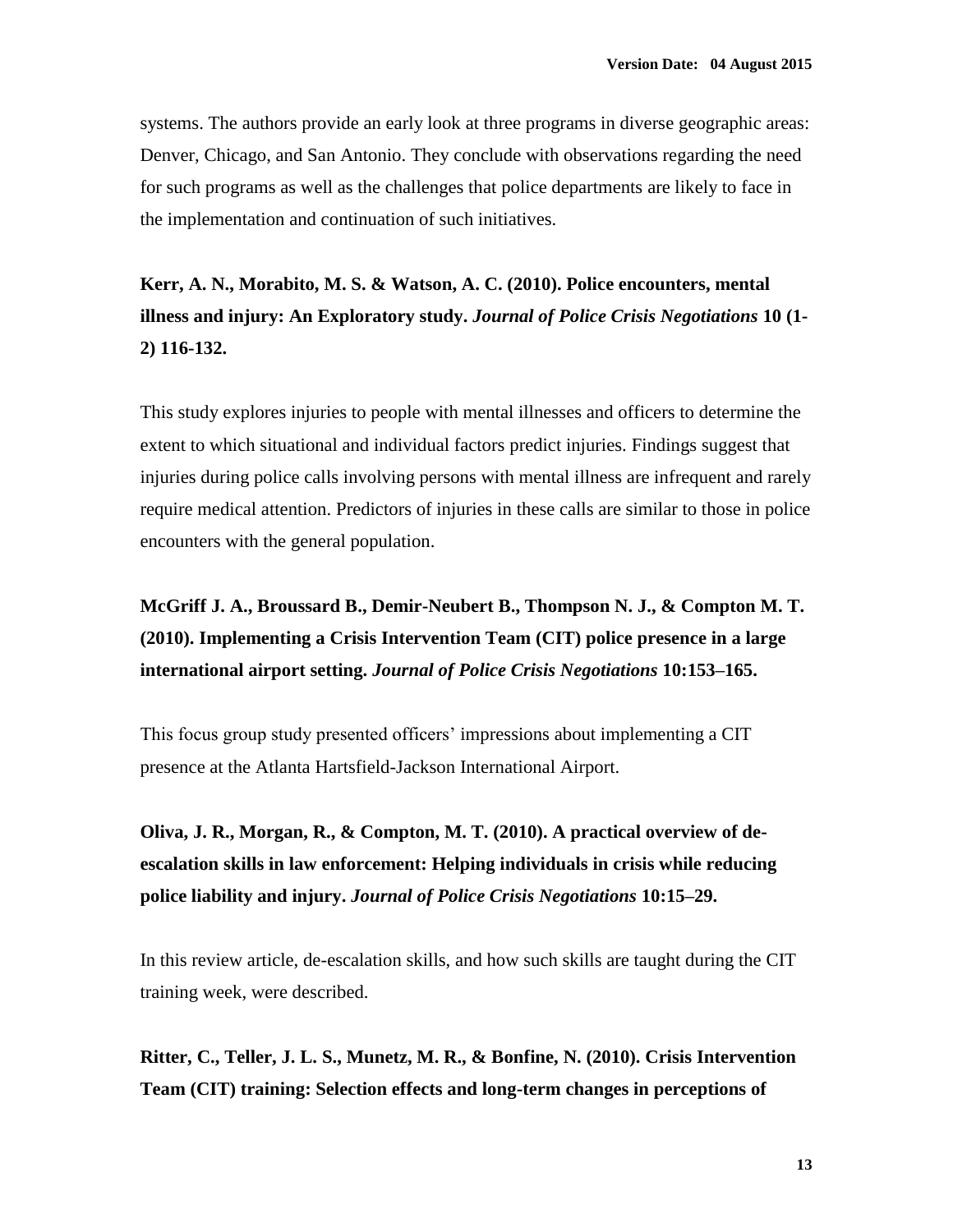### **mental illness and community preparedness.** *Journal of Police Crisis Negotiations, 10***(1/2), 133-152.**

Survey data were used to assess how training affects changes in officers' perceptions of persons with mental illnesses as well as perceptions of police and the mental health system's preparedness in addressing their needs. Officers' confidence in their ability to handle calls involving people with mental illnesses in crisis increased over time. Exploratory analysis indicated that this increase was positively associated with the pretraining degree to which people with mental illnesses in crisis present a problem for the police department. This increase was positively associated with the perception that the police department's overall effectiveness in meeting the needs of people with mental illnesses in crisis and negatively associated with the degree to which mental illnesses was believed to be caused by parental upbringing. These findings suggest that initial salience of the problem for the police department posed by those with mental illness is critical to CIT officers' eventual "success."

**Stewart, C. (2010). Police intervention in mental health crisis: A case study of the Bloomington Crisis Intervention Team (CIT) program.** *Dissertation Abstracts International Section A: Humanities and Social Sciences,* **71(2-A), 723.**

This study examined the larger community context of one CIT program through interviews and focus groups with police officers, medical personnel, and community members. In addition, this study utilized data from officer-completed incident response sheets to examine the effects of CIT training. Specifically, the study addressed: (1) whether CIT training affects how frequently officers report persons as having a mental illness, (2) how officers respond to and resolve incidents involving persons whom they believe to be in mental health crisis, and (3) whether there are differences in responses between CIT- and non-CIT-trained officers.

**Watson, A. C. (2010). Research in the real world: Studying Chicago Police Department's Crisis Intervention Team (CIT) program.** *Research on Social Work*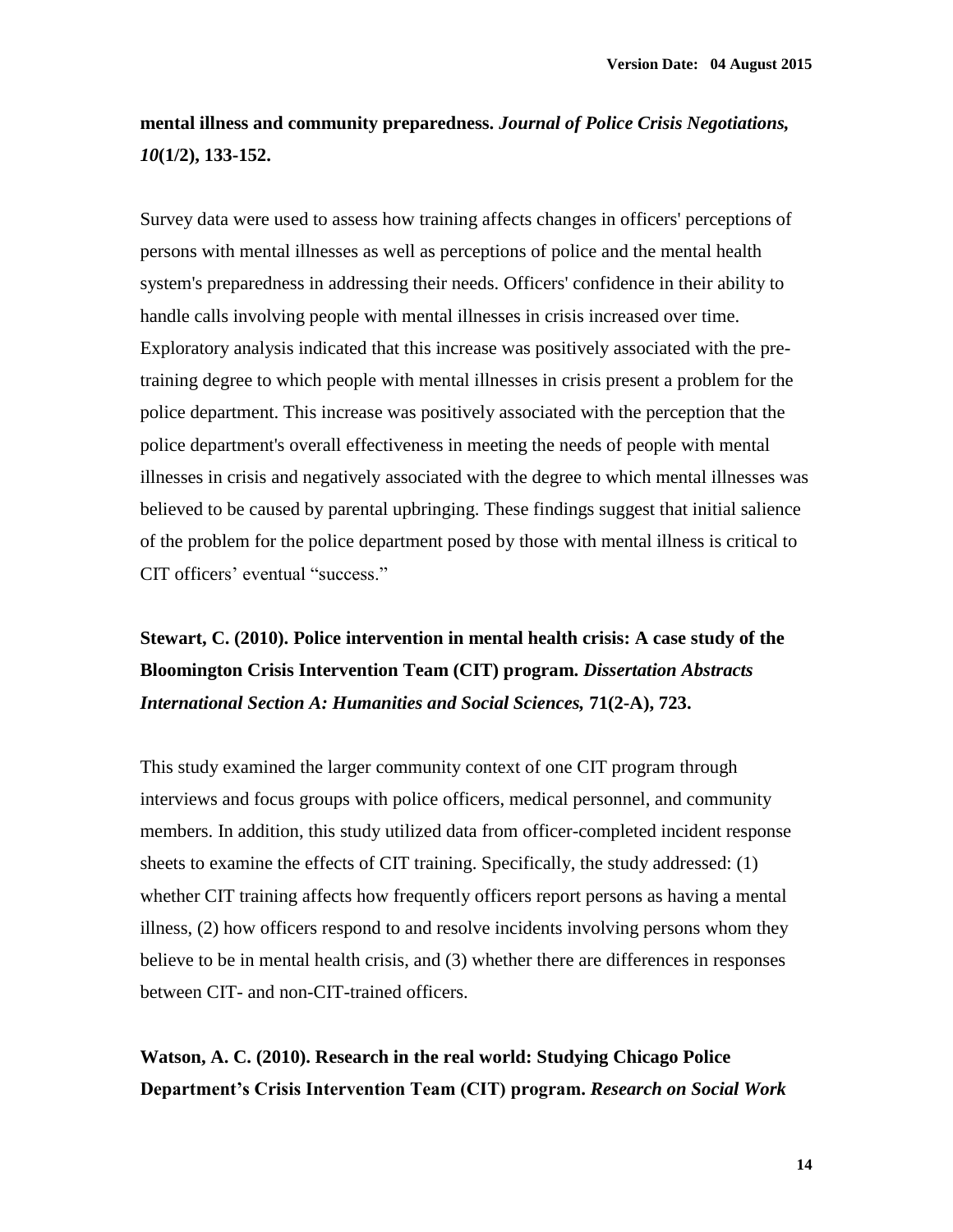### *Practice.* **20 536-543***.*

In this article, the author reviews the emerging literature on CIT, presents a conceptual model of CIT effectiveness, and describes a study of CIT in Chicago. Findings from Chicago suggest that CIT is increasing linkage to services and reducing use of force in encounters with persons with mental illnesses.

## **Watson, A. C., Ottati, V. C., Morabito, M., Draine, J., Kerr, A. N., & Angell, B. (2010). Outcomes of police contacts with persons with mental illness: The impact of CIT.** *Administration and Policy in Mental Health.* **37(4):302–317.**

In this study, the authors examined the effectiveness of fielding CIT-trained and supported officers for influencing call outcomes using data from patrol officers  $(n = 112)$ in four Chicago Police districts. Results indicate that CIT-certified officers directed a greater proportion of persons with mental illness to mental health services than their Non-CIT-certified peers. CIT did not have an immediate effect on arrest. CIT had its biggest effect on increasing direction to services and decreasing "contact only" among officers who have a positive view of mental health services and who know a person with mental illness in their personal life.

#### **2011**

**Broussard, B., Krishan, S., Hankerson-Dyson, D., Husbands, L., Stewart-Hutto, T., & Compton, M. T. (2011). Development and initial reliability and validity of four self-report measures used in research on interactions between police officers and individuals with mental illnesses.** *Psychiatry Research, 189***(3), 458-462.**

This study tested reliability and validity of four newly designed measures of the constructs of self-efficacy (Self-Efficacy Scale; SES), referral decisions and de-escalation skills (Behavioral Outcomes Scale; BOS), attitudes toward psychiatric treatment (Opinions about Psychiatric Treatment; OPT), and social distance (Adapted Social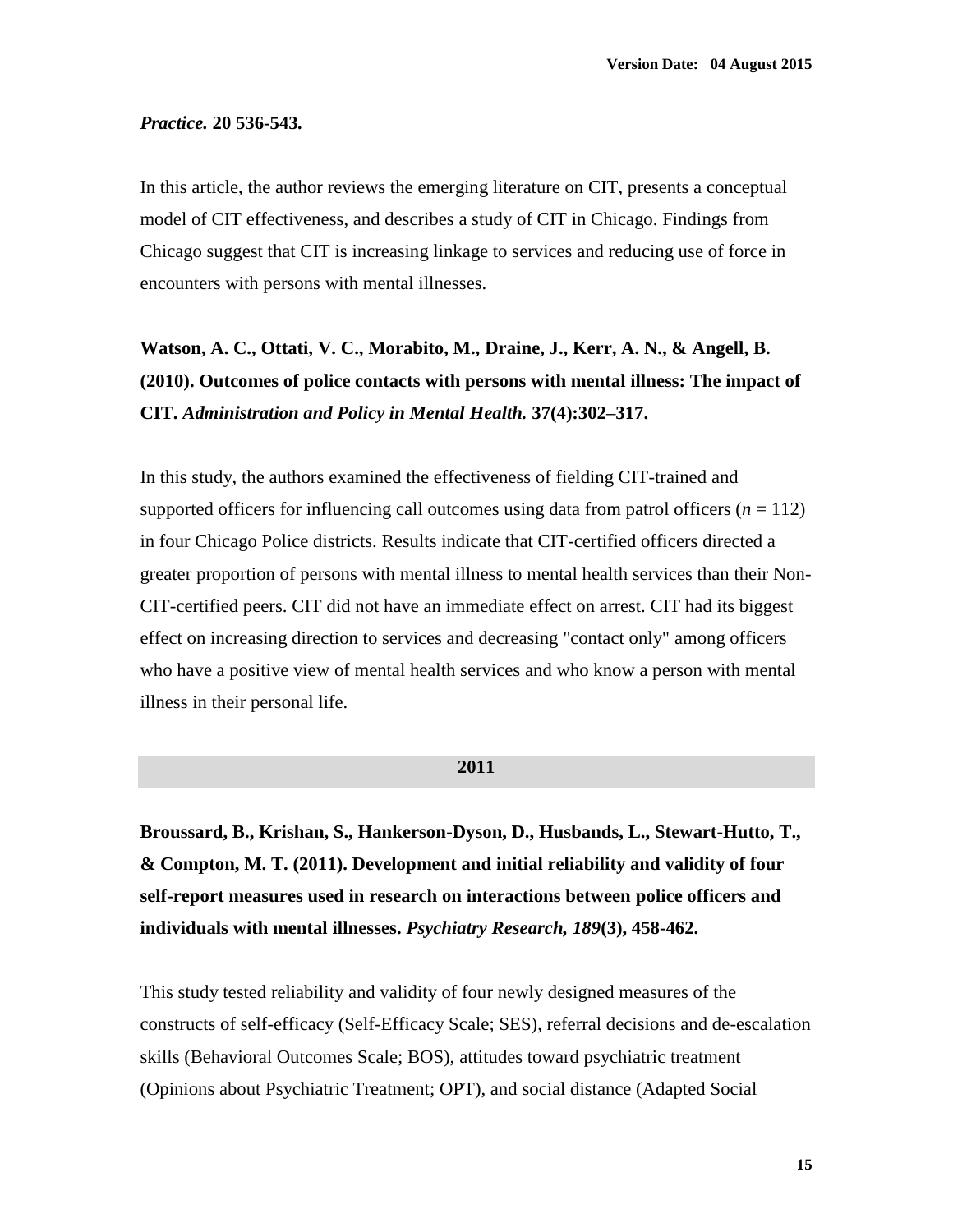Distance Scale; ASDS) in a sample of law enforcement officers. Self-administered, anonymous surveys, which included the measures of interest, were completed by 177 officers—68 of whom were undergoing Crisis Intervention Team (CIT) training and 109 of whom were not—at the beginning and end of week-long trainings. Analyses examined the internal consistency reliability, test–retest reliability, and construct validity of the instruments. The four measures of interest were found to be reliable and valid. Specifically, internal consistency coefficients and test–retest reliability correlations were generally acceptable, all four demonstrated sensitivity to change, and validity correlations were significant and in the expected direction. Findings demonstrated the ability to measure key constructs related to attitudes and intended behaviors in law enforcement officers utilizing psychometrically sound instruments. Further testing and the development of additional reliable and valid instruments focused on attitudinal and behavioral domains among officers who have frequent interactions with individuals with mental illnesses would be of great value.

# **Chopko, B. A. (2011). Walk in balance: Training Crisis Intervention Team police officers as compassionate warriors.** *Journal of Creativity in Mental Health, 6***(4), 315- 328.**

Crisis Intervention Team (CIT) was developed to enable law enforcement officers to effectively and compassionately respond to calls involving people experiencing psychiatric distress. Mental health professionals responsible for training CIT officers are in a unique position to promote the compassionate treatment of those experiencing psychiatric distress as well as the well-being of the police officers themselves. Fostering spiritual connections and a compassionate-warrior mindset may enhance the training of CIT officers. This article contains descriptions of creative interventions including the use of historical compassionate-warrior comparisons, fictitious stories, and spiritual symbols. These techniques are based on warrior codes of groups such as samurai warriors, martial artists such as Shaolin Kung Fu, medieval knights, Native Americans, and the U.S. military.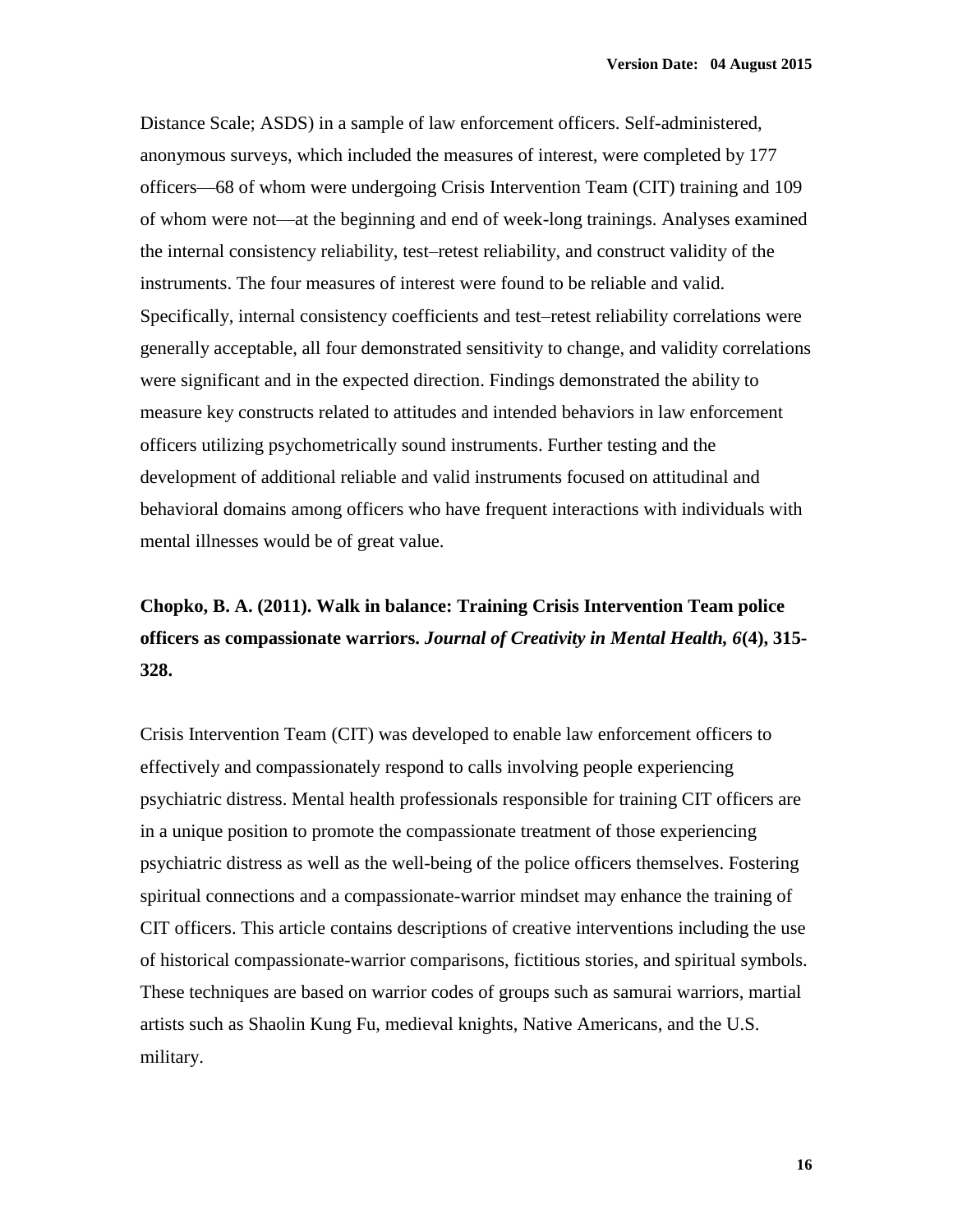**Compton, M. T., Demir Neubert, B. N., Broussard, B., McGriff, J. A., Morgan, R., & Oliva, J. R. (2011). Use of force preferences and perceived effectiveness of actions among Crisis Intervention Team (CIT) police officers and non-CIT officers in an escalating psychiatric crisis involving a subject with schizophrenia.** *Schizophrenia Bulletin***, 37:737–745.** 

Using a three-stage, vignette-based survey of an escalating psychiatric crisis situation, 48 CIT officers were found to opt for a lower level of force and reported that non-physical force was more effective once the situation became escalated, compared to 87 non-CIT officers. CIT officers also perceived physical force to be less effective at resolving the situation across all three scenarios, compared to non-CIT officers.

**Compton, M. T., Broussard, B., Hankerson-Dyson, D., Krishan, S., & Stewart-Hutto, T. (2011). Do empathy and psychological mindedness affect police officers' decision to enter Crisis Intervention Team training?** *Psychiatric Services***, 62:632– 638.** 

In a survey of 68 CIT and 109 non-CIT officers, it was reported that officers who had volunteered into CIT training did not have greater empathy or psychological mindedness compared to officers assigned to the training, or officers not in CIT training, though they were more likely to have had a family history of experience with the mental health profession. This argues against a needed self-selection bias, at least in terms of empathy and psychological mindedness.

**Compton, M. T., Broussard, B., Munetz, M., Oliva, J. R., & Watson, A. C. (2011).** *The Crisis Intervention Team (CIT) Model of Collaboration between Law Enforcement and Mental Health***. New York, NY: Nova Publishers.**

In this brief, easy-to-read, 80-page, soft-cover book, the CIT model was described in terms of its history, core elements, implementation, dissemination, and evaluation/research.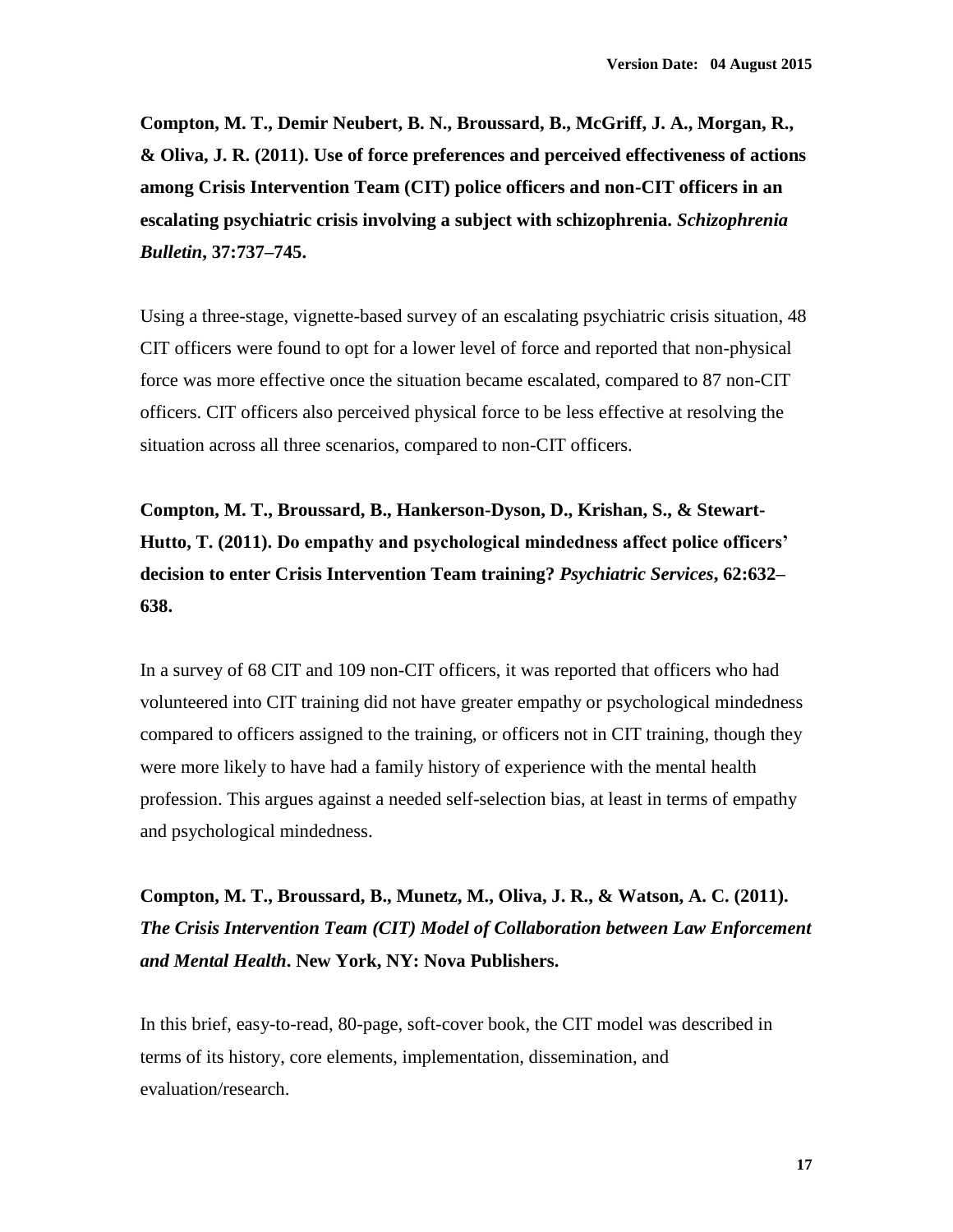**Compton, M. T., Broussard, B., Munetz, M., Oliva, J. R., & Watson, A. C. (2011). The Crisis Intervention Team (CIT) Model of Collaboration between Law Enforcement and Mental Health, in Jaworski, J. A. (Eds.)** *Advances in Sociology Research, Volume 9***, (1-38). New York, NY: Nova Science Publishers.**

This is a book chapter that provides the same description of CIT noted above (published as a chapter rather than a small book).

**Watson, A. C., Ottati, V. C., Draine, J. N., & Morabito, M. (2011). CIT in context: The impact of mental health resource availability and district saturation on call outcomes.** *International Journal of Law and Psychiatry, 34***(4), 287-294.**

Using data from 112 patrol officers in four Chicago Police districts, the authors consider the impact of mental health services availability and CIT saturation (the percentage of district personnel that are CIT certified). Findings indicate that CIT training increased direction to mental health services primarily in districts with greater availability of mental health services. In districts with low service availability, higher CIT saturation increased direction to mental services. The opposite pattern emerged for contact only or informal call resolution. No effects were found for arrest as a call outcome.

#### **2012**

**Canada, K., Angell, B., & Watson, A. C. (2012). Intervening at the entry point: Differences in how CIT trained and non-CIT trained officers describe responding to mental health-related calls.** *Community Mental Health Journal***,** *48***(6), 746-755***.*

Qualitative interviews were conducted with 20 officers from four Chicago police districts. The authors found difference in CIT and non-CIT officers' response tactics to mental health-related calls and assessments of danger. CIT officers described a broader understanding of exhibited behaviors and considered more options when deciding the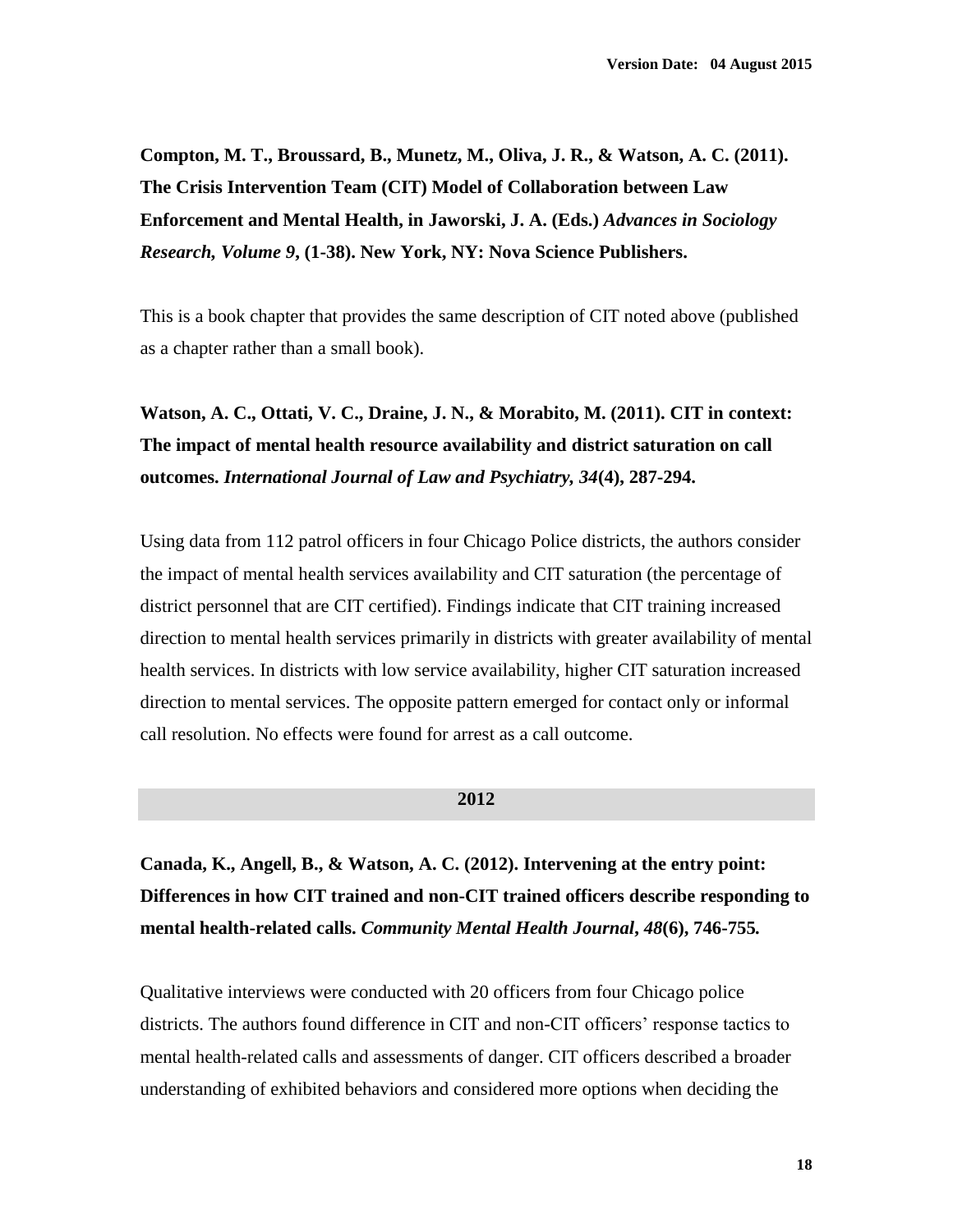outcomes of calls.

**Morabito, M. S., Kerr, A. N., Watson, A. C., Draine, J., & Angell, B. (2012). Crisis Intervention Teams and people with mental illness: Exploring the factors that influence the use of force.** *Crime & Delinquency, 58***(1), 57-77.**

Data from 216 officers in four Chicago police districts were used to examine factors that influence use of force in encounters between police and persons with mental illnesses. Findings indicate a CIT officer is likely to respond with less force for an increasingly resistant demeanor in comparison with non-CIT officers.

**Tucker, A. S., Mendez, J., Browning, S. L., Van Hasselt, V. B., & Palmer, L. (2012). Crisis Intervention Team (CIT) training in the jail/detention setting: A case illustration.** *International Journal of Mental Health, 14***(3), 209-215.**

Research has documented the over-representation of persons with severe and persistent mental illness (SPM) in jails and prisons. Further increased attention has been directed to jail diversion programs and other attempts to prevent incarceration of adults with SPMI. Yet, regardless of available diversion programs, and recent trends in mental health within correctional settings, jails continue to see a disproportionate increase in inmates with SPMI. The purpose of this paper is to provide an overview of the research, public policy, and current best practices for the development and implementation of Crisis Intervention Team (CIT) training as an in-house intervention in jail/detention-based settings. Our review provides support for deploying this specialized law enforcement response program to address the needs of mentally ill persons within jail settings. Strategies and issues in the utilization of the CIT model in detention contexts are discussed.

**Tyuse, S. W. (2012). A Crisis Intervention Team program: Four-year outcomes.**  *Social Work in Mental Health, 10***(6), 464-477.**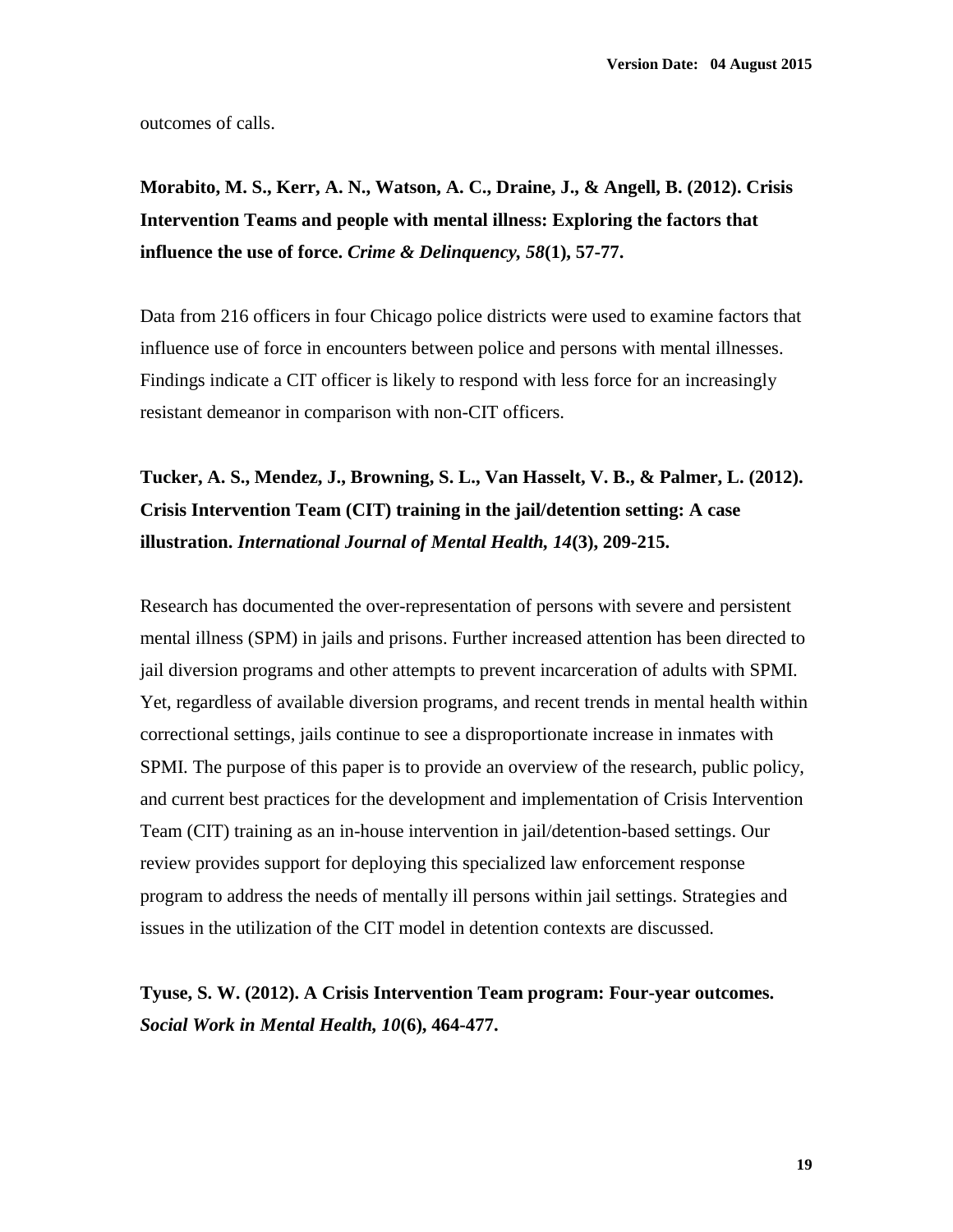Crisis Intervention Team (CIT) training has become a popular strategy to educate first responders about mental illnesses and techniques to safely and effectively de-escalate individuals experiencing a mental health crisis. This article presents outcomes of the first four years of a CIT program in St. Louis, Missouri. Findings of this evaluation suggest that the CIT program is effective in diverting individuals in crisis to treatment.

**Watson, A. C. & Fulambarker, A. J. (2012). The Crisis Intervention Team model of police response to mental health crisis: A primer for mental health practitioners.**  *Best Practices in Mental Health***,** *8***(2), 71-81.** 

This primer for mental health practitioners serves as an introduction to a model that may already be available in their communities, or it may serve as a springboard for the development of CIT programs where they do not currently exist.

### **2013**

**Kasick, D. P., & Bowling, C. D. (2013)***.* **Crisis Intervention Teams: A boundaryspanning collaboration between the law enforcement and mental health communities. In Yeager, K. R., Cutler, D. L., Svendsen, D., & Sills, G. M. (Eds.).**  *Modern community mental health: An interdisciplinary approach* **(304-315). New York, New York: Oxford University Press.**

### **2014**

**Compton, M. T., Bakeman, R., Broussard, B., Hankerson-Dyson, D., Husbands, L., Krishan, S., Stewart-Hutto, T., D'Orio, B. M., Oliva, J. R., Thompson, N. J., & Watson, A. C. (2014). The police-based Crisis Intervention Team (CIT) model: I. Effects on officers' knowledge, attitudes, and skills.** *Psychiatric Services***,** *65***, 517– 522.** 

The sample included 586 officers, 251 of whom had received the 40-hour CIT training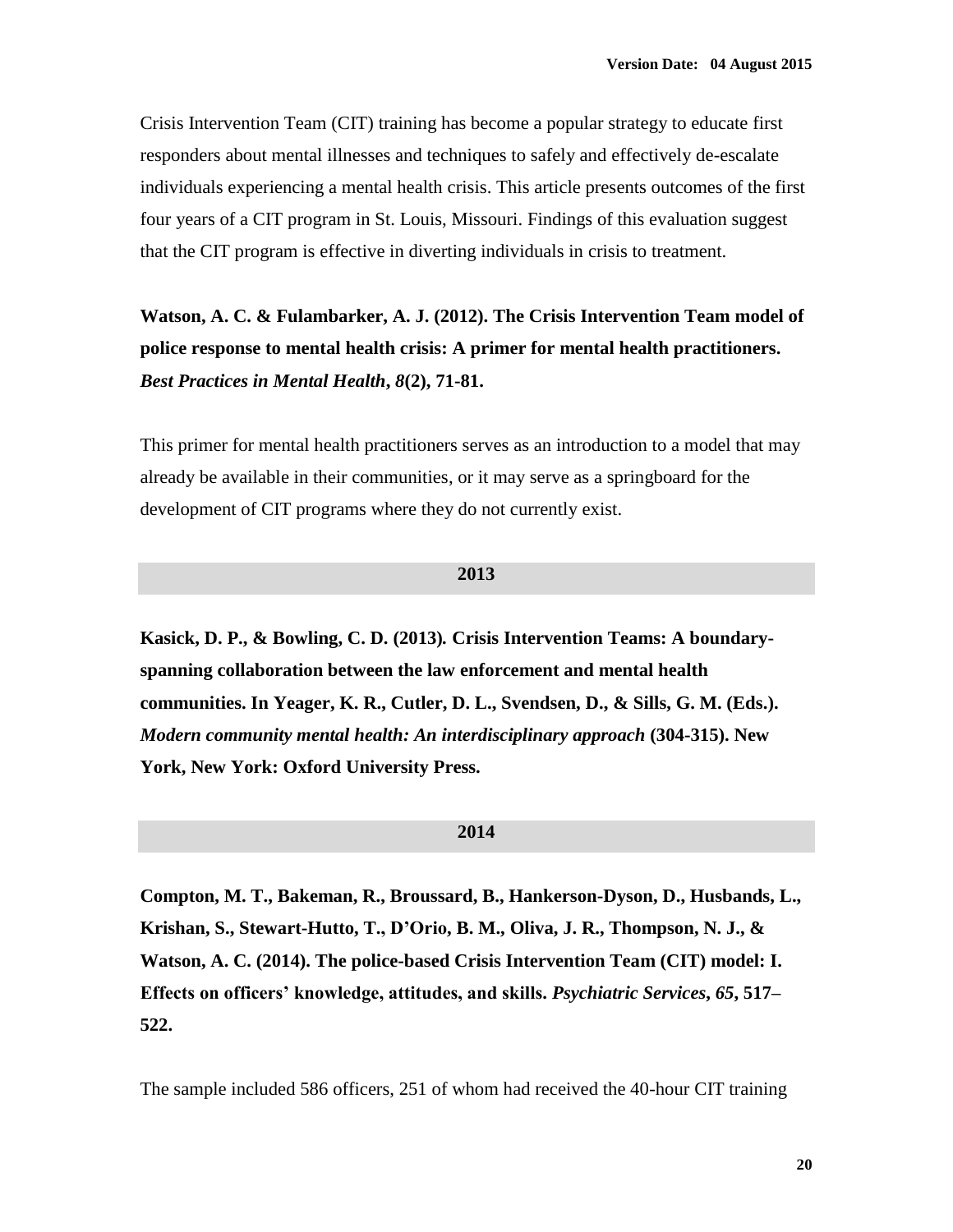(median of 22 months before the study), from six police departments in Georgia. CITtrained officers had consistently better scores on knowledge, diverse attitudes about mental illnesses and their treatments, self-efficacy for interacting with someone with psychosis or suicidality, social distance stigma, de-escalation skills, and referral decisions. Effect sizes for some measures, including de-escalation skills and referral decisions pertaining to psychosis, were substantial. CIT training of police officers resulted in sizable and persisting improvements in diverse aspects of knowledge, attitudes, and skills.

**Compton, M. T., Bakeman, R., Broussard, B., Hankerson-Dyson, D., Husbands, L., Krishan, S., Stewart-Hutto, T., D'Orio, B. M., Oliva, J. R., Thompson, N.J., Watson, A. C. (2014). The police-based Crisis Intervention Team (CIT) model: II. Effects on level of force and resolution, referral, and arrest.** *Psychiatric Services***,** *65,* **523–529.** 

A total of 180 officers (91 with CIT training and 89 without) in six departments in Georgia reported on 1,063 encounters, including level of force and disposition (resolution at the scene, referral or transport to services, or arrest). CIT training status was generally not predictive of level of force, although CIT-trained officers were significantly more likely to report verbal engagement or negotiation as the highest level of force used. For CIT-trained officers, referral or transport was a more likely outcome and arrest was less likely than for officers without CIT training; these findings were most pronounced when physical force was necessary. CIT training appears to increase the likelihood of referral or transport to mental health services and decrease the likelihood of arrest during encounters with individuals thought to have a behavioral disorder.

# **Doulas, A. V. (2014). Juvenile Crisis Intervention Teams (CITs): A qualitative description of current programmes.** *Police Journal: Theory, Practice and Principles, 87***(2), 114-125.**

This article describes one of the newest, most specialised law enforcement programs in the United States: Crisis Intervention Teams (CITs) for youth with mental illness. In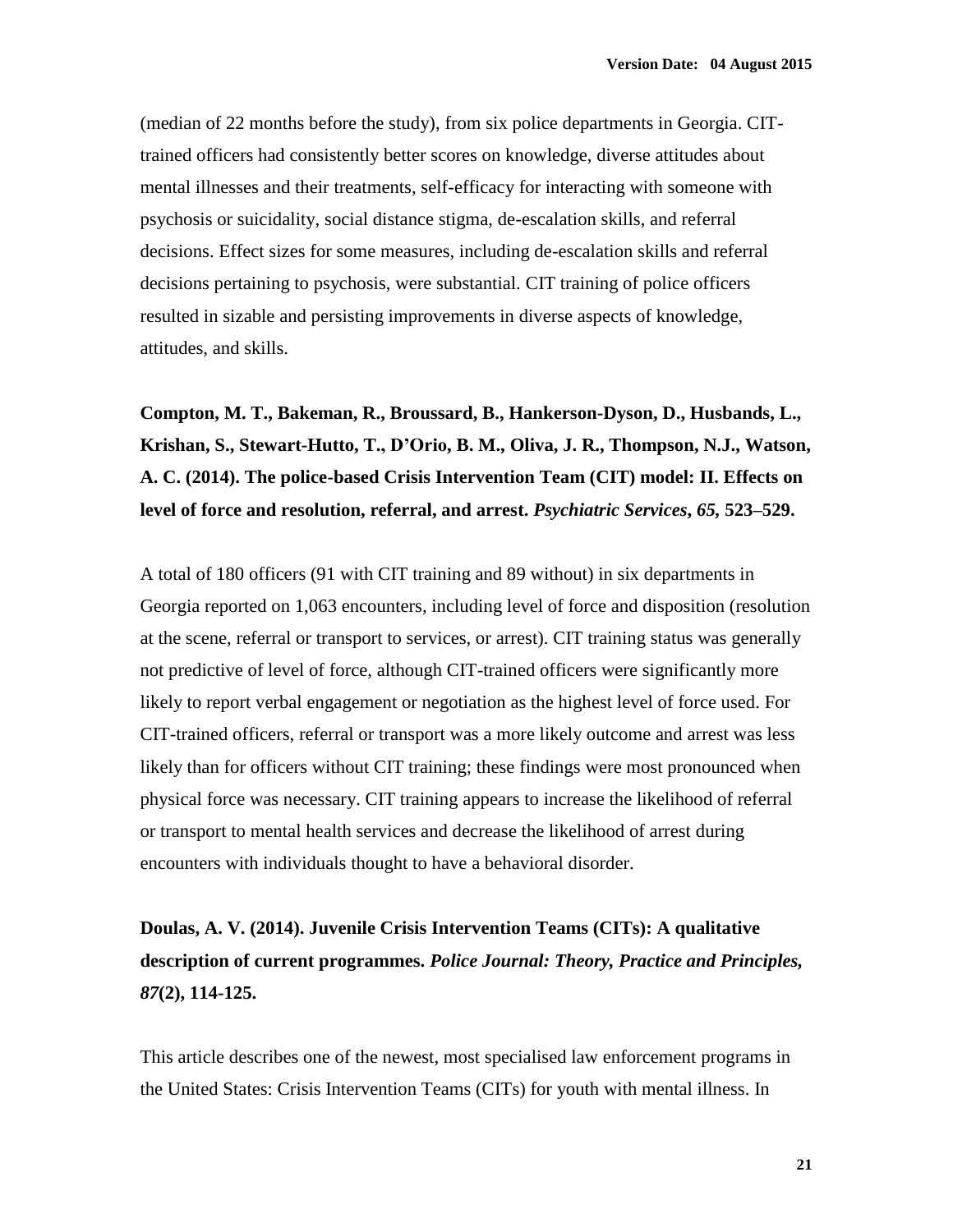response to the fragmentation of behavioural healthcare services in the educational, juvenile justice, and mental health systems, Juvenile CITs (J-CITs) have been implemented in a handful of jurisdictions to serve as an intervention for troubled and troublesome adolescents in need of mental health care. Information about J-CITs is limited; little has been written about such programs, and no published studies have examined their effectiveness. Hence the present study was undertaken to identify all of the currently operational J-CITs in the United States. The authors conducted structured telephone interviews in order to gather qualitative data regarding the philosophy, origins, operations, and components of each J-CIT. The authors afford an early look at several J-CIT programs in diverse geographic areas. They conclude with observations concerning the role of such programs in law enforcement as well as the challenges that police departments are likely to face in the implementation and maintenance of such initiatives.

# **Ellis, H. A. (2014). Effects of a Crisis Intervention Team (CIT) training program upon police officers before and after Crisis Intervention Team training.** *Archives of Psychiatric Nursing, 28***(1), 10-16.**

In communities across the United States and internationally, police officers frequently come into contact with individuals experiencing mental health crisis despite not having the skills to safely intervene. This often results in officers resorting to excessive or even deadly force. The Crisis Intervention Team (CIT) is heralded as a revolutionary and transformative intervention to correct this gap in practice. Several previous interdisciplinary national and international studies, including criminology and sociology, have examined these concepts using quantitative and qualitative methodological designs, however, no prior nursing studies have been done on this topic. The purpose of this study was to determine the effect of CIT training on police officers' knowledge, perception, and attitude toward persons with mental illness. Twenty five police officers participated. An exploratory, quasi-experimental, descriptive design was used to collect the data on the three major concepts. Knowledge about mental illness improved at  $p < .0125$  ( $p < .05$ ) after Bonferroni correction). Perception scores improved at  $p < .0125$  ( $p < .05$  after Bonferroni correction), and attitudes were more favorable at  $p < .0125$  ( $p < .05$  after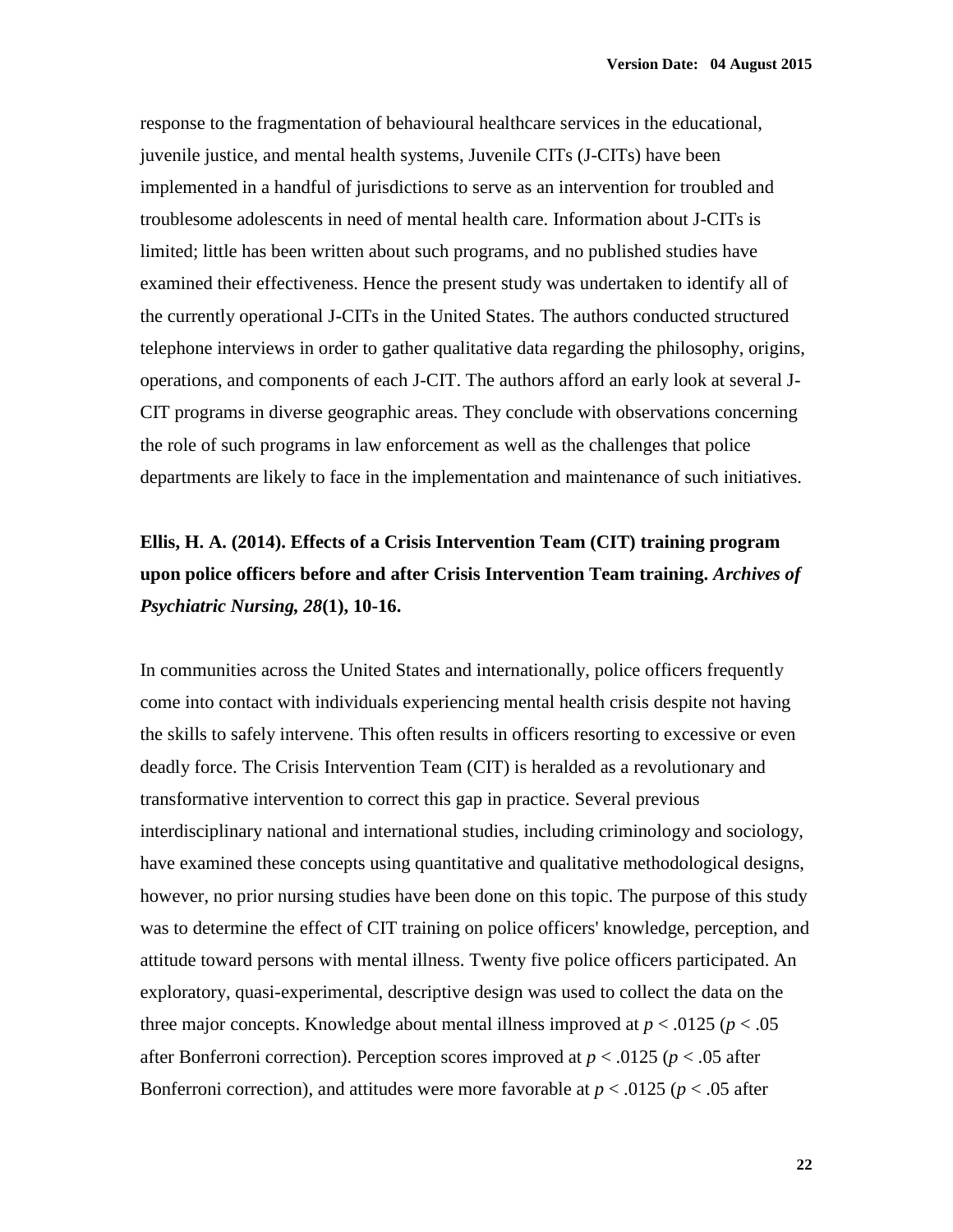Bonferroni correction). The results of this study validated the CIT program as an innovative community health program that benefits law enforcement, consumers, mental health professionals, and stakeholders.

# **El-Mallakh, P. L., Kiran, K., & El-Mallakh, R. S. (2014). Costs and savings associated with implementation of a police Crisis Intervention Team.** *Southern Medical Journal, 107***(6), 391-395.**

Police Crisis Intervention Teams (CITs) have demonstrated their effectiveness in reducing injury to law enforcement personnel and citizens and the criminalization of mental illness; however, their financial effect has not been fully investigated. The objective of the study was to determine the total costs or total savings associated with implementing a CIT program in a medium-size city. The costs and savings associated with the implementation of a CIT program were analyzed in a medium-size city, Louisville, Kentucky, 9 years after the program's initiation. Costs associated with officer training, increased emergency psychiatry visits, and hospital admissions resulting from CIT activity were compared with the savings associated with diverted hospitalizations and reduced legal bookings. Based on an average of 2,400 CIT calls annually, the overall costs associated with CIT per year were \$2,430,128 (\$146,079 for officer training, \$1,768,536 for hospitalizations of patients brought in by CIT officers, \$508,690 for emergency psychiatry evaluations, and \$6,823 for arrests). The annual savings of the CIT were \$3,455,025 (\$1,148,400 in deferred hospitalizations, \$2,296,800 in reduced inpatient referrals from jail, and \$9,825 in avoided bookings and jail time). The balance is \$1,024,897 in annual cost savings. The net financial effect of a CIT program is of modest benefit; however, much of this analysis was based on estimates and average length of stay. Furthermore, the costs and savings associated with officer or citizen injuries were not included because there was inadequate information about their prevalence and costs. Finally, this analysis does not take into account the non-monetary gains of a CIT program.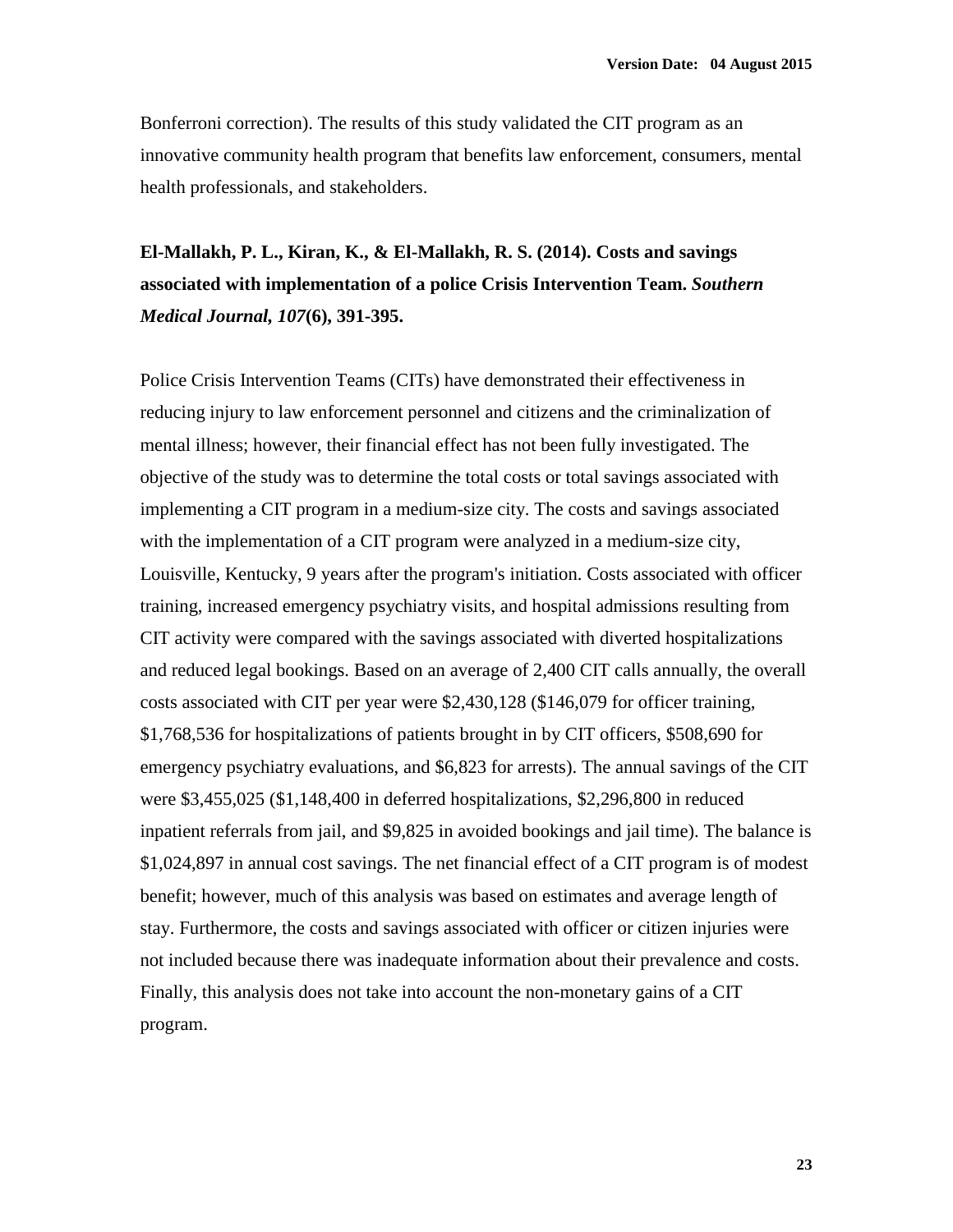**Prince, J. L. (2014). A phenomenological study of the impact of Crisis Intervention Team training on Washington, D.C. police officers.** *Dissertation Abstracts International: Section B: The Sciences and Engineering, 74***(7-B)(E).**

Deinstitutionalization resulted in many consumers (individuals with mental illnesses) to transition into the community. Some of these individuals commit crimes and are arrested when mental health care is the more appropriate disposition. A promising alternative to arrest is the Crisis Intervention Team (CIT) model of training, which teaches police officers how to safely link consumers to mental health care when appropriate. The purpose of this study was to examine how CIT training has potentially impacted the Washington, D.C., crisis intervention officers in their personal and professional lives to include their interactions with consumers. The author used a phenomenological approach and applied the theories of social constructivism and procedural justice to conceptualize the data. The data was corroborated by the author and a doctoral-level phenomenological researcher using Moustakas's (1994) modified version of van Kaam's (1959, 1966) analysis method. The author interviewed five participants with 10 pre-determined, openended questions, and subsequently identified 40 sub-themes clustered into five core themes: disposition, policies and protocol, professional awareness, skill set, and training. The results suggest that CIT training has had a positive impact on the participants including improved communication with consumers, increased officer confidence, decreased officer apprehension, and the appropriate diversion of consumers from the law enforcement system to the mental health system. The data support the social constructivism and procedural justice theories. Areas for future research include further studies examining officers' experiences as CIT officers, exploring consumers' experiences with CIT officers, and assessing demographic differences within and across CIT officers throughout various geographic locations.

**Watson, A .C., Swartz, J., Bohrman, C., Kriegl, L. S. & Draine, J.(2014). Understanding how police officers think about mental/emotional disturbance calls.**  *International Journal of Law & Psychiatry***, 37(4), 351-358.**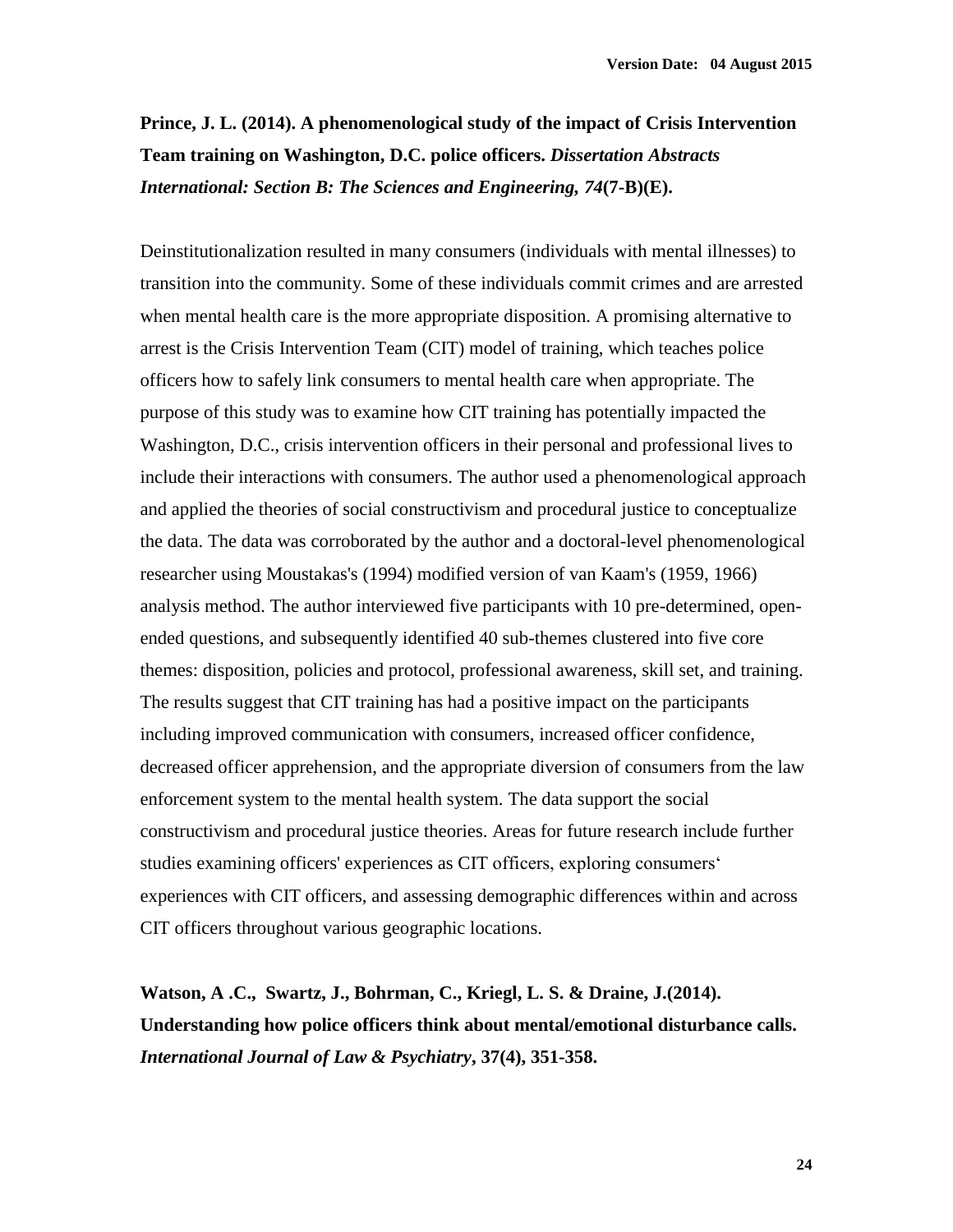In this study, the authors examined police officer schema of mental/emotional disturbance (M/EDP) calls. A survey measure covering four types of police calls (call to home involving a juvenile, call to home involving an adult, public disturbance, and repeat crime report) was administered to 147 officers in Chicago and Philadelphia. Schema groups tended to be differentiated by ratings of level of resistance/threat and substance use. Contrary to our expectations, CIT and law enforcement experience did not predict officer schema group. While the CIT model emphasizes de-escalation skills to reduce resistance and the need for officers to use force, CIT and other training programs may want to consider increasing content related to factors such as co-occurring substance use and managing resistance.

#### **2015**

**Compton, M. T., Broussard, B., Reed, T. A., Crisafio, A., & Watson, A. C. (2015). Surveys of police chiefs and sheriffs and of police officers about CIT programs.**  *Psychiatric Services, 66***(7),760–763.**

Two surveys were conducted on the Crisis Intervention Team (CIT) model, a policebased program designed to improve responses to individuals with mental illnesses. Data were collected between July and September 2013 from 171 police chiefs and sheriffs (42 had implemented CIT in their agency), and 353 law enforcement officers (273 had CIT training) in Georgia. Police chiefs and sheriffs reported barriers to implementing CIT, such as not having enough officers and insufficient access to mental health services. CITtrained officers differed from non-CIT-trained officers only with regard to being less likely to use force in response to a man with psychotic agitation described in a vignette, when the analysis controlled for whether the officer carried an electronic control device. Some hypothesized differences, such as in job satisfaction and work burnout, were not observed.

**Kohrt, B. A., Blasingame, E., Compton, M. T., Dakana, S. F., Dossen, B., Lang, F., Strode, P., & Cooper, J. (2015). Adapting the Crisis Intervention Team (CIT) model**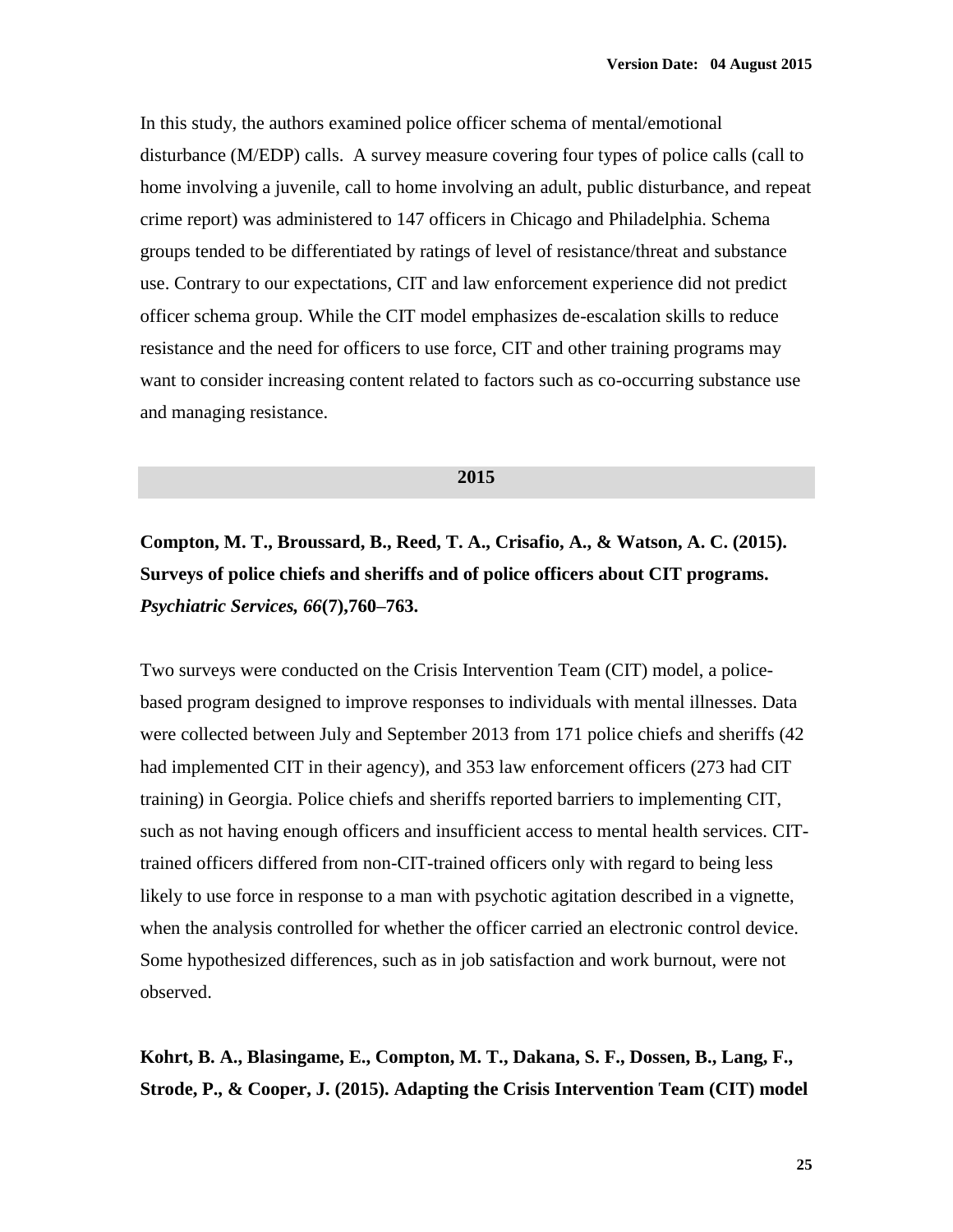## **of police–mental health collaboration in a low-income, post-conflict country: Curriculum development in Liberia, West Africa.** *American Journal of Public Health, 105***(3), 73-80.**

The authors sought to develop a curriculum and collaboration model for law enforcement and mental health services in Liberia, West Africa. In 2013, the authors conducted key informant interviews with law enforcement officers, mental health clinicians, and mental health service users in Liberia, and facilitated a 3-day curriculum-development workshop. Mental health service users reported prior violent interactions with officers. Officers and clinicians identified incarceration and lack of treatment as key problems, and they jointly drafted a curriculum based upon the Crisis Intervention Team (CIT) model adapted for Liberia. Officers' mental health knowledge improved from 64% to 82% on workshop assessments (t = 5.52;  $P < .01$ ). Clinicians' attitudes improved (t = 2.42;  $P = .03$ ). Six months after the workshop, 69% of clinicians reported improved engagement with law enforcement. Since the Ebola outbreak, law enforcement and clinicians have collaboratively addressed diverse public health needs. Collaborations between law enforcement and mental health clinicians can benefit multiple areas of public health, as demonstrated by partnerships to improve responses during the Ebola epidemic. Future research should evaluate training implementation and outcomes including stigma reduction, referrals, and use of force.

### **RiCharde, S. G., Wilson, K, L., & Tilawen, J. (2015). Global expansion protocol applied to Crisis Intervention Team.** *International Psychology Bulletin, 19***(2), 9-13.**

Psychologists coming from American and European psychological backgrounds have the responsibility to adopt culturally appropriate and sensitive methods to expand programs internationally. The authors present a Global Expansion Protocol (GEP) to foster cultural awareness and competency for those wishing to expand the applicability of programs. This paper uses Crisis Intervention Team (CIT), a program being implemented internationally, as an example of how the Global Expansion Protocol (GEP) can be useful. CIT model is a systems approach designed to divert persons with mental illnesses